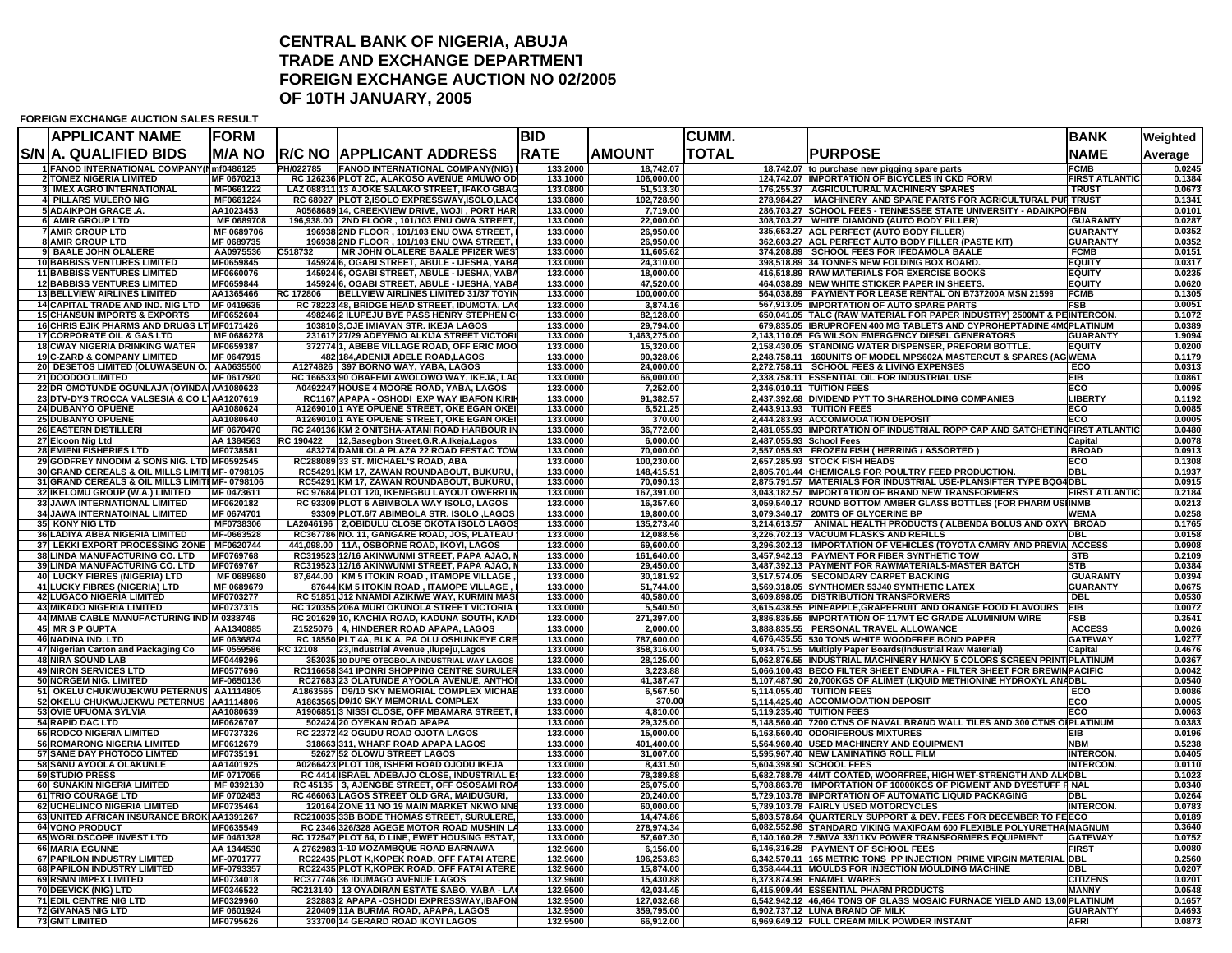| <b>74 HONDA MFG NIG LTD</b>                                           | MF0522381                | 29448 KM 6, OTA/IDIROKO RD, OTA                                                                 | 132.9500             | 90,646.00               |                          | 7,060,295.12 HONDA MOTORCYCLE MODEL CCG125 - 200 units                                                       | <b>FBN</b>            | 0.1182           |
|-----------------------------------------------------------------------|--------------------------|-------------------------------------------------------------------------------------------------|----------------------|-------------------------|--------------------------|--------------------------------------------------------------------------------------------------------------|-----------------------|------------------|
| 75 INTEGRATED RUBBER PRODUCTS N MF0482996                             |                          | RC 65033   17B McEwen STREET SABO YABA LAGOS                                                    | 132.9500             | 28,845.90               |                          | 7,089,141.02   CARBON BLACK, BAYPRENE (CHEMICAL FOR RUBBER IND INMB                                          |                       | 0.0376           |
| 76 JUBAILI BROS. ENGINEERING LIMITE MF0608981                         |                          | RC285728 291B, MURI OKUNOLA STREET VICTORIA                                                     | 132.9500             | 93,500.00               |                          | 7,182,641.02 DIESEL GENERATING SET                                                                           | ETB                   | 0.1220           |
| 77 M/S ELINS NIGERIA LIMITED                                          | MF0661859                | 199266 189/210, BORNO WAY, EBUTE-METTA, YAI                                                     | 132.9500             | 11,051.20               |                          | 7,193,692.22 RUBBER INSULATION PIPES, SHEETS AND ROLLS.                                                      | EQUITY                | 0.0144           |
|                                                                       |                          |                                                                                                 |                      |                         |                          |                                                                                                              |                       |                  |
| <b>78 NECHTRACO NIGERIA LIMITED</b>                                   | MF 0670384               | RC 82236 10, IDUMAGBO AVENUE LAGOS                                                              | 132.9500             | 48,006.00               |                          | 7,241,698.22   IMPORTATION OF WALL CLOCKS                                                                    | <b>FIRST ATLANTIC</b> | 0.0626           |
| <b>79 OK PLAST LIMITED</b>                                            | MF0655908                | 204,976.00 7A, ILASAMAJA SCHEME, ITIRE JUNTION                                                  | 132.9500             | 259,357.03              |                          | 7,501,055.25 PURCHASE OF POLYPROPYLENE COPO PPC                                                              | <b>ACCESS</b>         | 0.3383           |
| 80 PAVAN INTERNATINAL LIMITED                                         | MF 0670593               | RC 101801 44, ENU OWA STREET 2ND FLOOR, LAGOS                                                   | 132.9500             | 95,330.78               |                          | 7,596,386.03   IMPORTATION OF WALL CLOCKS                                                                    | <b>FIRST ATLANTIC</b> | 0.1243           |
| 81 PAVAN INTERNATIONAL LIMITED                                        | BA050/2004200            | RC101801 10 BALOGUN SQUARE, LAGOS                                                               | 132.9500             | 29,824.27               |                          | 7,626,210.30   WALL CLOCKS                                                                                   | ECO                   | 0.0389           |
| <b>82 SHAKTI NIG LTD</b>                                              | MF0482715                | RC 55184 11 OFFINN ROAD, OKE ARIN, LAGOS                                                        | 132.9500             | 18,920.00               |                          | 7,645,130.30 WHITE QUICKLIME                                                                                 | <b>TRUST</b>          | 0.0247           |
|                                                                       |                          |                                                                                                 |                      |                         |                          |                                                                                                              |                       |                  |
| 83 VEEKAY INVESTMENT LTD                                              | MF 0146221               | RC 51171   26 OBUN-EKO STREET, LAGOS ISLAND                                                     | 132.9500             | 32,329.27               |                          | 7,677,459.57   IMPORTATION OF MATHEMATICAL INSTRUMENT SET                                                    | <b>NAL</b>            | 0.0422           |
| <b>84 VIRGO INVESTMENT LIMITED</b>                                    | MF0640743                | 255,259.00 SUITE 123, EDO HOUSE, VICTORIA ISLAN                                                 | 132.9500             | 24,680.00               |                          | 7,702,139.57   BLANK AUDIO / VIDEO TAPES                                                                     | <b>PRUDENT</b>        | 0.0322           |
| <b>85 ACCESS BANK PLC</b>                                             | AA0977826                | 125,384.00   PLOT 1665, OYIN JOLAYEMI STR, VI, LAG                                              | 132.9300             | 5,000.00                |                          | 7,707,139.57   MEMBERSHIP DUES FOR CORPORATE COUNCIL ON AFRIC. ACCESS                                        |                       | 0.0065           |
| 86 ACCESS BANK PLC                                                    | AA0977849                | 125,384.00 PLOT 1665, OYIN JOLAYEMI STR, VI, LAG                                                | 132.9300             | 2,707.55                |                          | 7,709,847.12 SWIFT SERVICES                                                                                  | <b>ACCESS</b>         | 0.0035           |
|                                                                       |                          |                                                                                                 |                      |                         |                          |                                                                                                              |                       |                  |
| 87 ACCESS BANK PLC                                                    | AA0977965                | 125,384.00 PLOT 1665, OYIN JOLAYEMI STR, VI, LAG                                                | 132.9300             | 2,953.66                |                          | 7,712,800.78 PAYMENT FOR SMS MESSAGES                                                                        | <b>ACCESS</b>         | 0.0039           |
| 88 NIGERIAN DISTILLERIES LIMITED                                      | MF 0673336               | RC 2461 KM 40 ABEOKUTA EXPRESSWAY SANGO                                                         | 132.9300             | 263,341.00              |                          | 7.976.141.78 PRINTED ROPP CAPS                                                                               | <b>MAGNUM</b>         | 0.3434           |
| 89 WANDEL INT'L LTD                                                   | MF0492454                | 113,254.00 77/79 ERIC MOORE ROAD SURULERE LA                                                    | 132.9300             | 420,000.00              |                          | 8,396,141.78 CKD COMPONENTS OF MOTORCYCLES                                                                   | <b>BROAD</b>          | 0.5478           |
| 90 AREAGO ELEGBEDE ADESOLA                                            | AA1046988                | A0153135 32 ADEKUNLE FAJUYI WAY GRA IKEJA                                                       | 132.9200             | 4,740.00                |                          | 8,400,881.78 SCHOOL FEES                                                                                     | <b>INTERCON</b>       | 0.0062           |
| 91 BHUMEE INKS & RESINS LIMITED                                       |                          |                                                                                                 |                      |                         |                          |                                                                                                              |                       |                  |
|                                                                       | MF 0686924               | 494031 35/37 GBOLADE ADEBANJO STREET, ILU                                                       | 132.9200             | 211,480.00              |                          | 8,612,361.78 4 X CATERPILLAR GENERATOR SETS MODEL C18 PRIME POGUARANTY                                       |                       | 0.2758           |
| 92 CIC LIMITED                                                        | MF 0696166               | RC-480642 35/39 CREEK ROAD, APAPA, LAGOS STAT                                                   | 132.9200             | 136,856.00              |                          | 8,749,217.78 280M/TONS OF SEAFROZEN HAKE FROM URUGUAY - FROZEDBL                                             |                       | 0.1785           |
| 93 DARAJU INDUSTRIES LTD                                              | MF-0590443               | RC-140757 159/161 LADIPO STREET MATORI MUSHIN                                                   | 132.9200             | 30,648.64               |                          | 8.779.866.42 806.520 PCS OF EMPTY LAMITUBES                                                                  | DBL                   | 0.0400           |
| 94 FEMEB NIGERIA LIMITED                                              | MF0660165                | 61,797.00 21, COKER ROAD, ILUPEJU, LAGOS.                                                       | 132.9200             | 10,400.00               |                          | 8,790,266.42 PRINTED DISPOSABLE PAPER CUPS - MAMA CASS RESTAU EQUITY                                         |                       | 0.0136           |
| 95 G. M. O. & COMPANY LIMITED                                         | MF 0457386               | rc 5328<br>G.M.O. & COMPANY LIMITED 1, ABIMBOLA                                                 | 132.9200             | 44,400.00               |                          | 8,834,666.42 CKD BICYCLE COMPONENTS                                                                          | FCMB                  | 0.0579           |
|                                                                       |                          |                                                                                                 |                      |                         |                          |                                                                                                              |                       |                  |
| 96 IBALEX NIGERIA LTD.                                                | MF0786813                | 152885 PLOT 407/413 APAPA-OSHODI EXPRESSW                                                       | 132.9200             | 123,102.23              |                          | 8,957,768.65   WALL & FLOOR TILES OF DIFFERENT SIZES & DESIGNS                                               | <b>FBN</b>            | 0.1605           |
| 97 IBALEX NIGERIA LTD.                                                | MF0688716                | 152885 PLOT 407/413 APAPA-OSHODI EXPRESSW                                                       | 132.9200             | 70,841.50               |                          | 9,028,610.15 GLUES AND GROUTS FOR TILES LAYING                                                               | FBN                   | 0.0924           |
| 98 MICKEY LADEY COMMERCIAL COMP MF0620806                             |                          | 213134 33, ISALE AGBEDE STREET, LAGOS ISLANI                                                    | 132.9200             | 140,000.00              |                          | 9,168,610.15   BICYCLE PARTS IN CKD (ALL NEW)                                                                | <b>ACCESS</b>         | 0.1826           |
| 99 POF NATURAL PRODUCTS NIG. LTD BA050/2004210                        |                          | RC31761 28 FATAI ATERE WAY, MATORI-MUSHIN, L                                                    | 132.9200             | 400,000.00              |                          | 9,568,610.15   FROZEN FISH                                                                                   | ECO                   | 0.5216           |
|                                                                       |                          |                                                                                                 |                      |                         |                          |                                                                                                              |                       |                  |
| 100 PRIMA IMPEX (NIG) LIMITED                                         | MF0080660                | RC 215875 12 AKINWANDE STREET ALABA COKER L                                                     | 132.9200             | 206,981.02              |                          | 9,775,591.17   HIGH DENSITY POLYETHYLENE GRADE 8800 180.00 MT                                                | <b>TRUST</b>          | 0.2699           |
| <b>101 SOMOTEX NIG LTD</b>                                            | MF 0165613               | 308383 KM 16, IKORODU ROAD, BEHIND PHILIPS                                                      | 132.9200             | 95,394.56               |                          | 9,870,985.73 MACHINERY AND SPARE PARTS FOR ASSEMBLY OF AIR COGUARANTY                                        |                       | 0.1244           |
| <b>102 VEE NETWORKS LIMITED</b>                                       | MF0614590                | RC 398557<br>E NETWORKS LIMITED OLAKUNLE BAKARE CLOSE OFF SANUSI FAFUNWA STREET VICTORIA ISLAND | 132.9200             | 245,551.20              |                          | 10,116,536.93 DATA CENTRE RELOCATION HARDWARE-GSM RELOCATION FCMB                                            |                       | 0.3202           |
| 103 AFOLABI DENTON                                                    | MF0303800                | A0904775 25, ALAYIKI SOGBESAN STREET, ABAYON                                                    | 132.9100             | 79,424.49               |                          | 10,195,961.42 POULTRY EQUIPMENT                                                                              | <b>ASSURANCE</b>      | 0.1036           |
| <b>104 APOSTLE EUGENE OGU</b>                                         | AA0693956                | C390187 98.OMOI/OROSI ROAD, RUMUOMOI, PORT                                                      | 132.9100             | 13,300.00               |                          | 10,209,261.42 SCHOOL FEES                                                                                    | <b>ASSURANCE</b>      | 0.0173           |
|                                                                       |                          |                                                                                                 |                      |                         |                          |                                                                                                              |                       |                  |
| <b>105 CHELLCO INDUSTRIES LIMITED</b>                                 | MF 0576420               | 26,195.00   A1-E2 KUDENDA INDUSTRIAL ESTATE, K                                                  | 132.9100             | 40,838.50               |                          | 10,250,099.92   INDUSTRIAL RAW MATERIALS- SORTED MUTILATED RAGS   GUARANTY                                   |                       | 0.0533           |
| <b>106 COLLINS GROUPE LTD</b>                                         | MF 0786605               | 106382 N6 / 621 B OYO ROAD, BESIDE FOTOTEK,                                                     | 132.9100             | 47,100.00               |                          | 10,297,199.92 6,000 LITERS OF IGRAN COMBI GOLD 450EC (HERBICIDE FOGUARANTY                                   |                       | 0.0614           |
| <b>107 COLLINS GROUPE LTD</b>                                         | MF 0786604               | 106382 N6 / 621 B OYO ROAD, BESIDE FOTOTEK,                                                     | 132.9100             | 53,700.00               |                          | 10,350,899.92   6,000 LITERS OF DUAL GOLD 960EC (HERBICIDE FOR AGRII GUARANTY                                |                       | 0.0700           |
| 108 CROWNSTAR COMM. INVESTMENT L'MF0703563                            |                          | RC81823 13, EREKO STREET, LAGOS                                                                 | 132.9100             | 40,359.50               |                          | 10,391,259.42 RADIO CASSETTE RECORDERS                                                                       | DBL                   | 0.0526           |
|                                                                       |                          |                                                                                                 |                      |                         |                          |                                                                                                              |                       |                  |
| <b>109 DANGOTE INDUSTRIES LTD</b>                                     | MF 0725551               | RC 71242 1, ALFRED REWANE ROAD, IKOYI, LAGOS                                                    | 132.9100             | 2,888,829.61            |                          | 13,280,089.03 IMPORTATION OF 13,500MT BULK WHEAT                                                             | <b>FSB</b>            | 3.7670           |
| <b>110 EASYLAND VENTURES LIMITED</b>                                  | MF0185148                | RC504891 143/145 BROAD STREET, LAGOS                                                            | 132.9100             | 107,427.37              |                          | 13,387,516.40 COMPACT PETROL GENERATOR SETS                                                                  | <b>DBL</b>            | 0.1401           |
| <b>111 EUROCHEMCO VENTURES LTD</b>                                    | MF-0701727               | RC-371183 PLOT 4 BLOCK F. 159/161 LADIPO STREET                                                 | 132.9100             | 25,800.00               |                          | 13,413,316.40   15MT MP265CP STABILIZER, 2MT MP265C STABILIZER, 1MT   DBL                                    |                       | 0.0336           |
| 112 FAR EAST PAINT LUSTRE INK IND.LT MF0312112                        |                          | 163588 PLOT 170/171 TRANS-AMADI IND.ESTATE,                                                     | 132.9100             | 53,313.00               |                          | 13,466,629.40 POLYESTER POLYOL, RESIN, BUTYLENE GLYCOL - INDUST FBN                                          |                       | 0.0695           |
|                                                                       |                          |                                                                                                 |                      |                         |                          |                                                                                                              |                       | 0.1956           |
| 113 FLYING DOVE LTD                                                   | MF0106970                | RC20631 34/38 BURMA ROAD APAPA LAGOS                                                            | 132.9100             | 150,000.00              |                          | 13,616,629.40 ELECTRONIC GOODS                                                                               | <b>CITIZENS</b>       |                  |
| <b>114 G.K.C.INDUSTRIES LIMITED</b>                                   | MF0223023                | RC158435 34, IDOLUWU STREET LAGOS                                                               | 132.9100             | 25,226.65               |                          | 13,641,856.05 COMMERCIAL MOTOR VEHICLE PARTS                                                                 | <b>CITIZENS</b>       | 0.0329           |
| <b>115 HEMAN ENTERPRISES</b>                                          | MF0661232                | LAZ 088311 13 AJOKE SALAKO STREET, IFAKO GBAG                                                   | 132.9100             | 121,858.24              |                          | 13,763,714.29 PRIME MOVER AND CENTRIFUGAL PUMPS                                                              | <b>TRUST</b>          | 0.1589           |
| <b>116 IBETO PETROCHEMICALS LIMITED</b>                               | MF0422431                | 467162 4A, ADEOLA HOPEWELL STREET, VICTOR                                                       | 132.9100             | 77,900.00               |                          | 13,841,614.29 BUILDING ACCESSORIES FOR CEMENT FACTORY                                                        | <b>ACCESS</b>         | 0.1016           |
| 117 INDUSTRIAL FLAVOURS AND COLOU MF0633913                           |                          | RC224518 SUITE 3 ALL SEASONS PLAZA LATEEF JA                                                    | 132.9100             | 49,458.65               |                          | 13,891,072.94 MIXTURES OF ESSENTIAL OILS FOR INDUSTRY                                                        | <b>CITIZENS</b>       | 0.0645           |
|                                                                       |                          |                                                                                                 |                      |                         |                          |                                                                                                              |                       |                  |
| <b>118 IRVING SINAT LIMITED</b>                                       | MF0674920                | RC 146218 11E OBAGUN AVENUE OFF FATAI ATERE                                                     | 132.9100             | 51,745.00               |                          | 13,942,817.94 PIGMENT RED CERISE FILTER (INDS. RAW MATERIAL)                                                 | INMB                  | 0.0675           |
| <b>119 IRVING SINAT LIMITED</b>                                       | MF0674634                | RC 146218 11E OBAGUN AVENUE OFF FATAI ATERE                                                     | 132.9100             | 83,165.00               |                          | 14,025,982.94 ROSINE (BROWN) INDS. RAW MATERIAL                                                              | <b>INMB</b>           | 0.1084           |
| <b>120 KENVEE NIGERIA LIMITED</b>                                     | MF0567213                | 28,020.00 34, IDUMAGBO AVENUE, IDUMOTA, LAGO                                                    | 132.9100             | 20,590.59               |                          | 14,046,573.53 SPRAYER PUMP                                                                                   | <b>PRUDENT</b>        | 0.0269           |
| 121 KGM IND. LTD                                                      | MF 0649025               | RC118795 BK A, PLOT 6, LIMCA WAY, ISOLO, LAGOS                                                  | 132.9100             | 140,514.61              |                          | 14,187,088.14 119MT. PP CO-POLYMER B350F                                                                     | DBL                   | 0.1832           |
| 122 KGM IND. LTD                                                      | MF 0649030               | RC118795 BK A, PLOT 6, LIMCA WAY, ISOLO, LAGOS                                                  | 132.9100             | 37,050.00               |                          | 14,224,138.14 PLASTIC INJECTION MOULDS MADE OF STEEL AND NYLOIDBL                                            |                       | 0.0483           |
|                                                                       |                          |                                                                                                 |                      |                         |                          |                                                                                                              |                       |                  |
| 123 LAVASH NIG. LTD.                                                  | MF 0640045               | RC 166397 15 KOPADE LANE 2ND FLOOR IDUMOTA L                                                    | 132.9100             | 25,572.00               |                          | 14,249,710.14 PORTABLE CD PLAYERS 1,564 UNITS                                                                | <b>GUARDIAN</b>       | 0.0333           |
| 124 MELVYN NICKSON NIGERIA LIMITED MF 0698432                         |                          | 205371 11E OBAGUN AVENUE MATORI, LAGOS                                                          | 132.9100             | 900.00                  |                          | 14,250,610.14 667KGS OF RUBBER ACCELERATOR FOR ISOPRENE                                                      | <b>WEMA</b>           | 0.0012           |
| 125 MELVYN NICKSON NIGERIA LIMITED MF 0674921                         |                          | 205371 11E OBAGUN AVENUE MATORI, LAGOS                                                          | 132.9100             | 65,360.00               |                          | 14,315,970.14 36,000KGS OF POLYVINYL ALCOHOL                                                                 | WEMA                  | 0.0852           |
| 126 MILAN NIG LTD                                                     | MF 0610148               | 43724 52, KOFO ABAYOMI STREET, V/I, LAGOS                                                       | 132.9100             | 750,000.00              |                          | 15,065,970.14 INDIAN LONG GRAIN RICE                                                                         | <b>GUARANTY</b>       | 0.9780           |
|                                                                       | MF0606238                | 6540 22/24 INDUSTRIAL AVENUE, ILUPEJU, LAGO                                                     |                      |                         |                          | 15,636,995.80 14,720 CASES OF NAN INFANT MILK POWDER                                                         |                       | 0.7446           |
| <b>127 NESTLE NIGERIA PLC</b>                                         |                          |                                                                                                 | 132.9100             | 571,025.66              |                          |                                                                                                              | FBN                   |                  |
| <b>128 NESTLE NIGERIA PLC</b>                                         | MF0606212                | 6540 22/24 INDUSTRIAL AVENUE, ILUPEJU, LAGO                                                     | 132.9100             | 259,184.64              |                          | 15,896,180.44 7,360 CASES OF NIDO INSTANT MILK POWDER                                                        | FBN                   | 0.3380           |
| <b>129 NESTLE NIGERIA PLC</b>                                         | MF 0657802               | 6540 22/24 INDUSTRIAL AV ILUPEJU LAGOS                                                          | 132.9100             | 953,316.00              |                          | 16,849,496.44 378MT OF SKIM MILK POWDER                                                                      | <b>WEMA</b>           | 1.2431           |
| 130 NIGERIAN SPANNISH ENGINEERING (MF0268826                          |                          | 14742 PLOT 62-73 SHARADA INDUSTRIAL ESTAT                                                       | 132.9100             | 97,085.00               |                          | 16,946,581.44 ROLL STAND BEARING - SPARE PARTS FOR INDUSTRIAL M/FBN                                          |                       | 0.1266           |
| 131 PENTAGON PLASTIC INDUSTRIES LTIMF0483266                          |                          | RC 400509 3 AJIBADE OKE STREET AJAO ESTATE IS                                                   | 132.9100             | 77,165.00               |                          | 17.023.746.44 ARTIFICIAL RESIN POLYPROPYLENE                                                                 | <b>HABIB</b>          | 0.1006           |
|                                                                       |                          |                                                                                                 |                      |                         |                          | 17,067,368.26   IMPORTATION OF WEIGHING SCALE                                                                |                       |                  |
| 132 PRAMANSONS GLOBAL CO. LIMITED MF 0670853                          |                          | RC 600540 34 IDUMAGBO AVENUE LAGOS                                                              | 132.9100             | 43,621.82               |                          |                                                                                                              | <b>FIRST ATLANTIC</b> | 0.0569           |
| <b>133 SADHWANIS NIGERIA LIMITED</b>                                  | MF0696971                | RC7048 13, EREKO STREET, LAGOS                                                                  | 132.9100             | 45,536.00               |                          | 17,112,904.26 POLY PROPYLENE (ARTIFICIAL RESINS)                                                             | <b>DBL</b>            | 0.0594           |
| <b>134 SOMOTEX NIGERIA LIMITED</b>                                    | MF0559429                | 308,383.00   KM 16, IKORODU ROAD, OJOTA, LAGOS                                                  | 132.9100             | 166,402.20              |                          | 17,279,306.46   CKD PARTS AND ACCESSAORIES FOR AIR CONDITIONERS ACCESS                                       |                       | 0.2170           |
| <b>135 SOMOTEX NIGERIA LIMITED</b>                                    | MF0615369                | 308383 SOMOTEX NIGERIA LIMITED KN 16 IKORO                                                      | 132.9100             | 173,780.00              |                          | 17,453,086.46 500 sets CKD components for the manufacturing of airconditi(FCMB                               |                       | 0.2266           |
| <b>136 TAANA LIMITED</b>                                              | MF0311841                | RC294223 34 IDUMAGBO AVENUE LAGOS                                                               | 132.9100             | 131,136.22              | 17,584,222.68 FOOT BALLS |                                                                                                              | <b>CITIZENS</b>       | 0.1710           |
|                                                                       |                          | RC84536 21, KOSOKO STREET, LAGOS                                                                | 132.9100             |                         |                          |                                                                                                              | <b>ASSURANCE</b>      | 0.0218           |
| 137 TADECO INDUSTRIAL ENTERPRISES MF0547335                           |                          |                                                                                                 |                      | 16,692.00               |                          | 17,600,914.68 DRAWING SHEETS (WHITE)                                                                         |                       |                  |
| <b>138 VEEPEE INDUSTRIES LTD</b>                                      | MF0698939                | RC 16530 35/37 GBOLADE ADEBANJO STREET ILUI                                                     | 132.9100             | 153,000.00              |                          | 17,753,914.68 BI-FUEL CONVERSION KITS                                                                        | <b>HABIB</b>          | 0.1995           |
| 139 VEEVEE PAPER PRODUCTS LIMITED MF 0701025                          |                          |                                                                                                 |                      |                         |                          | 17,968,878.88 OTHER UNCOATED PAPER IN REELS [TL2], OTHER UNCOAT DBL                                          |                       | 0.2803           |
|                                                                       |                          | RC-462986 35/37 GBOLADE ADEBANJO STREET, OFF                                                    | 132.9100             | 214.964.20              |                          |                                                                                                              |                       | 0.0182           |
| <b>140 YOBINAM LIMITED</b>                                            | <b>MF0702521</b>         | RC403214 4. O.IU-OLOKUN STREET, IDUMOTA LAGO                                                    | 132,9100             | 13 933 60               |                          | 17.982.812.48 COFFEE MUGS & 22PCS TEA SETS                                                                   |                       | 0.0729           |
|                                                                       |                          |                                                                                                 |                      |                         |                          |                                                                                                              |                       |                  |
| <b>141 ZENITH PLASTIC INDUSTRIES</b>                                  | MF0609711                | 3475 16KM ABA EXPRESSWAY PORTHARCOURT                                                           | 132.9100             | 55,872.00               |                          | 18,038,684.48 48 MT OF DIOTYL PHIHALATE                                                                      | <b>INTERCON.</b>      |                  |
| 142 21ST CENTURY TECHNOLOGIES LTD AA 1052165                          |                          | RC 312687   PLOT 249A MURI OKUNOLA STREET, VIC                                                  | 132.9000             | 74,618.29               |                          | 18,113,302.77   REPAYMENT OF LOAN PROVIDED BY AFREXIM WHICH WAS NAL                                          |                       | 0.0973           |
| <b>143 ADEBANJO ADENIKE</b>                                           | AA 1053333               | A2712202   NAL TOWERS, 20 MARINA, LAGOS                                                         | 132.9000             | 498.08                  |                          | 18,113,800.85 PART PAYMENT OF SCHOOL FEES IFO MAYFAIR SCHOOL ( NAL                                           |                       | 0.0006           |
| 144 ADEDIPE ADELEKE OLADAPO                                           | AA1115901                | B 810396 SHELL PETROLEUM DEVELOPMENT COI                                                        | 132.9000             | 18,193.50               |                          | 18,131,994.35 PAYMENT FOR SCHOOL FEES                                                                        | <b>TRUST</b>          | 0.0237           |
| 145 ADEGBENRO KOLAJO JOSHUA                                           | AA1319641                | A2858046 41 CASCO STR AGBOJU FESTAC TOWN L                                                      | 132.9000             | 3,826.60                |                          | 18,135,820.95 SCHOOL FEES                                                                                    | AFRI                  | 0.0050           |
|                                                                       |                          |                                                                                                 |                      |                         |                          |                                                                                                              |                       |                  |
| <b>146 ADELEKE EZEKIEL OLUKAYODE</b>                                  | AA 1021043               | A 0741242 COOP BANK PLC P. M. B. 5137, DUGBE IB.                                                | 132.9000             | 2,850.00                |                          | 18,138,670.95 SCHOOL FEES                                                                                    | <b>COOP</b>           | 0.0037           |
| <b>147 AFRICAN STEEL MILLS NIG LTD</b>                                | MF0741460                | RC395473 2A DAKAR ROAD, APAPA, LAGOS                                                            | 132.9000             | 333,422.62              |                          | 18,472,093.57 WIRE RODS IN COILS                                                                             | <b>CHARTERED</b>      | 0.4348           |
| <b>148 AFRICAN STELL MILLS LIMITED</b>                                | MF-0703730               | RC395473 PLOT 337 IKORODU INDUSTRIAL AREA, IM                                                   | 132.9000             | 23,940.00               |                          | 18,496,033.57 CALCIUM HYPOCLORIDE                                                                            | DBL                   | 0.0312           |
| <b>149 AFRICAN STELL MILLS LIMITED</b>                                | MF-0701364               | RC395473 PLOT 337 IKORODU INDUSTRIAL AREA, IK                                                   | 132.9000             | 95,930.00               |                          | 18,591,963.57 EOT MOVING CRANE                                                                               | DBL                   | 0.1251           |
| 150 AG LEVENTIS (NIG) PLC                                             | MF 0737487               |                                                                                                 | 132.9000             | 193,273.53              |                          | 18,785,237.10 USED MB CHASIS FITTED WITH ENGINE (TRUCKS)                                                     | DBL                   | 0.2520           |
| τ <del>ο</del> τ Agrictec Holdings έτα                                | <b>MFU3U8432</b>         | RC 1654 2, WHARF ROAD, APAPA, LAGOS STATE                                                       | 132.9000             | 39,000.00               |                          | 18,824,837.10 Diesel Generators                                                                              | ᡂ                     | 0.0516           |
|                                                                       |                          |                                                                                                 |                      |                         |                          |                                                                                                              |                       |                  |
| 152 AL-SATIVA PHARMACEUTICALS LTD MF 0613328                          |                          | RC 78760 37, APATA STREET, SHOMOLU, LAGOS                                                       | 132.9000             | 6,675.00                |                          | 18,831,512.10   IMPORTATION OF 25,830 CARTONS OF STONE WARE                                                  | FSB                   | 0.0087           |
| <b>153 APICE INVESTMENTS LIMITED</b>                                  | MF 0608407               | 282151 1 Femi Shobowale Street, Anthony Village,                                                | 132.9000             | 69,750.00               |                          | 18,901,262.10 Payment for 24 units of PowerOn H6000 UPS 6kVA, 10 units o AIMB                                |                       | 0.0909           |
| 154 AVIATION DEVELOPMENT COMPANY AA1335289                            |                          | 67499 84, OPEBI ROAD, IKEJA, LAGOS                                                              | 132.9000             | 45,000.00               |                          | 18,946,262.10 LEASE RENTALS FOR AIRCRAFT B 737-200 MSN-22891 FOR ACCESS                                      |                       | 0.0587           |
| 155 AVIATION DEVELOPMENT COMPANY AA1335291                            |                          | 67499 84, OPEBI ROAD, IKEJA, LAGOS                                                              | 132.9000             |                         |                          | 18,983,553.40 MAINTENANCE RESERVE FOR AIRSRAFT B737 - 200 22890 5N ACCESS                                    |                       | 0.0486           |
|                                                                       |                          |                                                                                                 |                      | 37,291.30               |                          |                                                                                                              |                       |                  |
| 156 AVIATION DEVELOPMENT COMPANY AA1335290                            |                          | 67499 84, OPEBI ROAD, IKEJA, LAGOS                                                              | 132.9000             | 44,204.30               |                          | 19,027,757.70 MAINTENANCE RESERVE FOR AIRCRAFT B737 -200 22891, 5 ACCESS                                     |                       | 0.0576           |
| <b>157 AYO BOLARIN</b>                                                | AA1413880                | AA108077 PLOT 2 DOHERTY ESTATE, IJU, AGEGE, L                                                   | 132.9000             | 2,387.50                |                          | 19,030,145.20 SCHOOL FEES                                                                                    | <b>CHARTERED</b>      | 0.0031           |
| <b>158 AZMOL AFRICA LIMITED</b><br><b>159 BHARAT VENTURES LIMITED</b> | MF 0617893<br>MF 0622692 | RC 392543 18 MONTGOMERY ROAD YABA LAGOS<br>491,399.00 12 WAZIRI IBRAHIM CRESCENT, VICTORI       | 132.9000<br>132.9000 | 10,000.00<br>336,780.00 |                          | 19,040,145.20 GREASE LITHIUM BASE FOR INDUSTRIAL EQUIPMENT<br>19,376,925.20   FROZEN FISH (HERRING/ASSORTED) | EIB<br><b>FBNMB</b>   | 0.0130<br>0.4391 |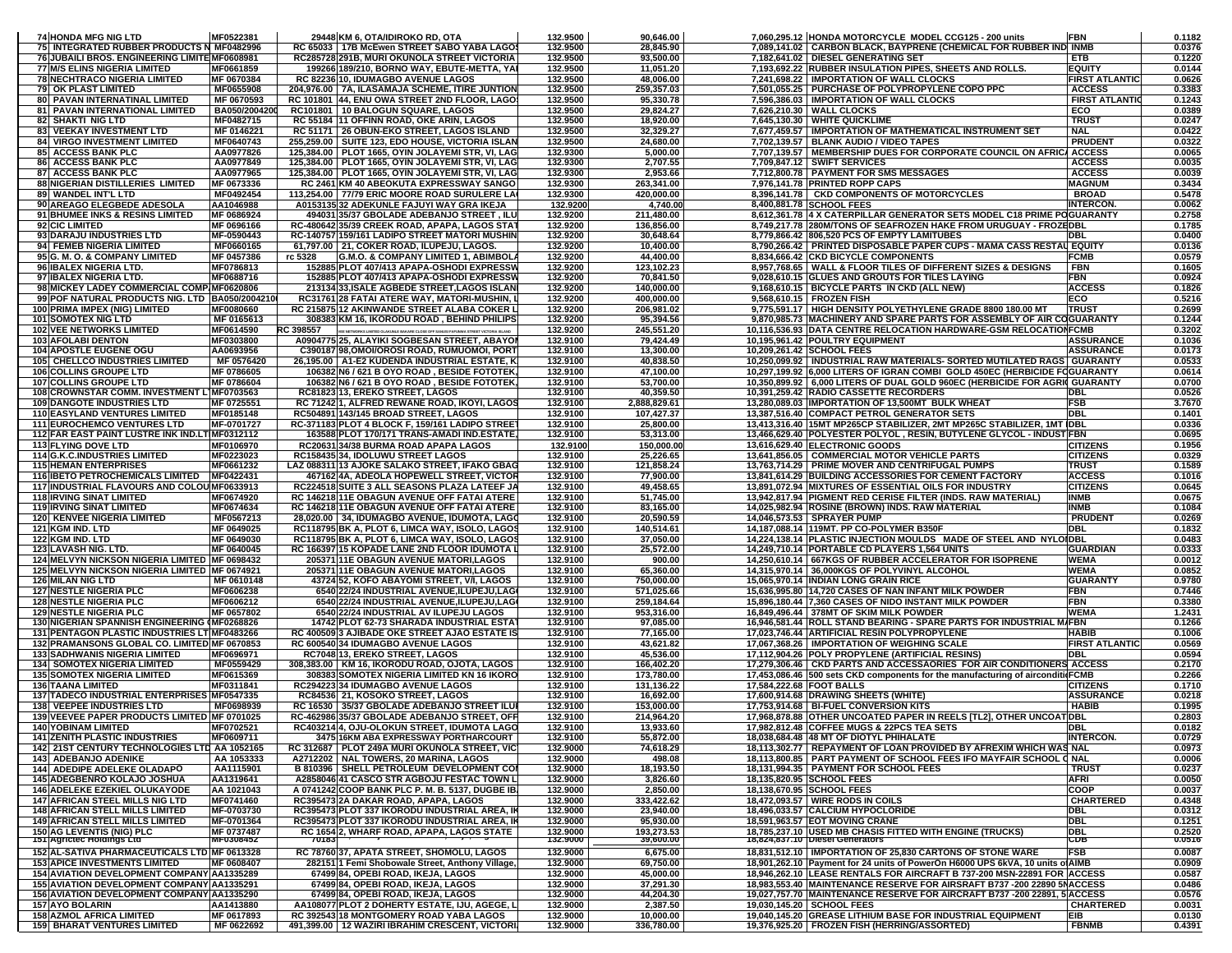| <b>160 BHARAT VENTURES LIMITED</b>                                                  | MF0731001                |                 | RC491399 12. WAZIRI IBRAHIM CRESCENT                                                             | 132.9000             | 358,104.00              |                          | 19.735.029.20 FROZEN FISH                                                                                                                              | <b>CHARTERED</b>                   | 0.4669           |
|-------------------------------------------------------------------------------------|--------------------------|-----------------|--------------------------------------------------------------------------------------------------|----------------------|-------------------------|--------------------------|--------------------------------------------------------------------------------------------------------------------------------------------------------|------------------------------------|------------------|
| <b>161 BLACKWELL SAFARI LIMITED</b>                                                 | AA 1214969               |                 | RC325069 SPECTRUM HOUSE, RING ROAD IBADAN,                                                       | 132.9000             | 3,439.42                |                          | 19,738,468.62 PAYMENT FOR JOURNAL SUBSCRIPTION                                                                                                         | DBL                                | 0.0045           |
| <b>162 BLACKWELL SAFARI LIMITED</b><br><b>163 CADBURY NIGERIA PLC</b>               | AA 1044520<br>MF0607781  |                 | RC325069 SPECTRUM HOUSE, RING ROAD IBADAN,                                                       | 132.9000<br>132.9000 | 6,204.56<br>44,830.02   |                          | 19,744,673.18 SUBSCRIPTION PAYMENT FOR JOURNAL                                                                                                         | <b>DBL</b><br><b>OCEANIC</b>       | 0.0081<br>0.0585 |
| <b>164 CADBURY NIGERIA PLC</b>                                                      | MF0764986                |                 | RC4151 LATEEF JAKANDE ROAD, AGINDINGBI, IK<br><b>RC4151 LATEEF JAKANDE ROAD AGIDINGBI IKEJ</b>   | 132.9000             | 47,258.05               |                          | 19,789,503.20 SPARE PARTS FOR FOOD INDUSTRY<br>19,836,761.25 SPARES FOR FOOD PRODUCTION                                                                | <b>CITIZENS</b>                    | 0.0616           |
| 165 CELPLAS INDUSTRIES NIGERIA LIMITMF0541986                                       |                          |                 | 146397 27A, FATAI ATERE WAY MISHIN LAGOS                                                         | 132.9000             | 35,690.00               |                          | 19,872,451.25 POLYPROPYLENE                                                                                                                            | <b>NBM</b>                         | 0.0465           |
| 166 CENTURY ELECTRIC PRODUCTS LTD MF0247598                                         |                          |                 | 374904 1/F NO. 4, ST. PATRICK'S CHURCH ROAD,                                                     | 132.9000             | 204,658.00              |                          | 20,077,109.25 UNINTERRUPTED POWER/SYS, T.V. ANTENNA, STABILIZER. EQUITY                                                                                |                                    | 0.2669           |
| 167 CFAO NIG PLC - TECHNOLOGIES DIV MF 0795670                                      |                          |                 | 6508 1, AERODROME ROAD, APAPA LAGOS                                                              | 132.9000             | 152,273.19              |                          | 20.229.382.44 COPIERS AND PRINTERS                                                                                                                     | <b>FBN</b>                         | 0.1985           |
| <b>168 CFAO NIG PLC -STRUCTEC</b>                                                   | MF 0711882               |                 | 6508 PLT 2 & 4 AMUWO ODOFIN IND. SCH, AMU                                                        | 132.9000             | 26,183.52               |                          | 20,255,565.96 PARALON NT4 PLUS                                                                                                                         | <b>FBN</b>                         | 0.0341           |
| 169 CFAO NIG PLC -STRUCTEC                                                          | MF 0711880               |                 | 6508 PLT 2 & 4 AMUWO ODOFIN IND. SCH,                                                            | 132.9000             | 38,105.47               |                          | 20,293,671.43 SIKA PRODUCTS - ADHESIVES                                                                                                                | <b>FBN</b>                         | 0.0497           |
| 170 CHARTERED BANK PLC                                                              | AA1414381                |                 | RC119635 PLOT 1712 IDEJO STREET, VICTORIA ISLA                                                   | 132.9000             | 721.21                  |                          | 20,294,392.64 SUBSCRIPTION FEES                                                                                                                        | <b>CHARTERED</b>                   | 0.0009           |
| 171 CHIZZY NIGERIA LIMITED.<br><b>172 CHIZZY NIGERIA LIMITED.</b>                   | MF 0797963<br>AA1214275  |                 | RC-93191 NO. 8 ISHERI ROAD, IKEJA, LAGOS STATE<br>RC-93191 NO. 8 ISHERI ROAD, IKEJA, LAGOS STATE | 132.9000<br>132.9000 | 143,814.00<br>33,091.00 |                          | 20,438,206.64 ACRONAL 296 D FLOW BINS [54000MT] REC METAL DRUMS DBL<br>20,471,297.64 PAYMENT OF SCHOOL FEE - TUITION, ACCOMODATION, BODBL              |                                    | 0.1875<br>0.0431 |
| 173 CHIZZY NIGERIA LIMITED.                                                         | MF 0797962               |                 | RC-93191 NO. 8 ISHERI ROAD, IKEJA, LAGOS STATE                                                   | 132.9000             | 55,800.00               |                          | 20,527,097.64 ACRONAL 290D FLOW BINS [36000MT] - INDUSTRIAL RAW M DBL                                                                                  |                                    | 0.0728           |
| 174 CLASSIC BEVERAGES NIG. LTD                                                      | MF 0797876               |                 | RC376144 PLOT 9A BK E AMUWO-ODOFIN INDUSTRI                                                      | 132.9000             | 37,988.58               |                          | 20,565,086.22 2244000 PIECES OF DOBLE LOK P 28MM CLOSURES                                                                                              | DBL                                | 0.0495           |
| 175 Coates Brothers (W.A) Ltd                                                       | MF0563248                |                 | RC4931 Lateef Jakande Road, Agidingbi, Ikeja, Lag                                                | 132.9000             | 91,579.32               |                          | 20,656,665.54 Printing Ink (Raw Material)                                                                                                              | <b>NAMBL</b>                       | 0.1194           |
| 176 Coates Brothers (W.A) Ltd                                                       | MF0687094                |                 | RC4931 Lateef Jakande Road, Agidingbi, Ikeja, Lag                                                | 132.9000             | 5,896.42                |                          | 20,662,561.96   Laboratory Equipment                                                                                                                   | <b>NAMBL</b>                       | 0.0077           |
| <b>177 COOPERATIVE BANK PLC</b>                                                     | AA 1095520               |                 | RC 2566 OBA ADEBIMPE RD IBADAN                                                                   | 132.9000             | 970.00                  |                          | 20,663,531.96 SWIFT CHARGES                                                                                                                            | COOP                               | 0.0013           |
| 178 CORAL ENTERPRISES NIGERIA LIMIT MF0659265                                       |                          |                 | 41334 NO. 11, OFFIN ROAD, LAGOS.                                                                 | 132.9000             | 28,825.81               |                          | 20,692,357.77 DINNER PLATES                                                                                                                            | <b>EQUITY</b>                      | 0.0376           |
| 179 CORPORATE OIL & GAS LTD<br><b>180 COSCHARIS TECHNOLOGIES LTD</b>                | MF 0688484<br>MF 0640464 |                 | 213617 27/29 ADEYEMO ALAKIJA STREET VICTOR<br>RC 216991 PLOT 68A ADEOLA ODEKU STREET, VICT       | 132.9000<br>132.9000 | 210,000.00<br>83,696.86 |                          | 20,902,357.77 DEFORMED REINFORCING STEEL BARS, QUALITY BS4449,4 GUARANTY<br>20,986,054.63 COMPUTER ACCESSORIES - 15" TFT ESSENTIAL LCD, 17" TIGUARDIAN |                                    | 0.2738<br>0.1091 |
| 181 D.H.L International                                                             | AA 0981213               | RC 310033       | DHL House, Apap/Oshodi Expressway, Isolo                                                         | 132.9000             | 947,355.30              |                          | 21,933,409.93 Cost Of International Courier Services                                                                                                   | Capital                            | 1.2353           |
| 182 DACHIAFOR IND. NIG. LTD.                                                        | MF 0499840               |                 | RC85949 200 METERS BEFORE FAULKS ROAD JUN                                                        | 132.9000             | 40,327.90               |                          | 21,973,737.83 65,045 METRIC TONS OF HOT ROLLED SHEETS IN COMMER(DBL                                                                                    |                                    | 0.0526           |
| <b>183 DEFLORA ENTERPRISES LIMITED</b>                                              | MF0634460                |                 | RC89186 35, Caulcrick Road, Apapa, Lagos                                                         | 132.9000             | 200,850.00              |                          | 22,174,587.83 390TONS OF HOT ROLLED STEEL CHANNEL                                                                                                      | <b>FIB</b>                         | 0.2619           |
| <b>184 DIRECT ON PC LTD</b>                                                         | AA-1215415               |                 | RC-349178 PLOT B, BLOCK 1, ILUPEJU INDUSTRIAL B                                                  | 132.9000             | 93,583.40               |                          | 22,268,171.23 PAYMENT OF BANDWIDTH CHARGES FOR DECEMBER 2004. DBL                                                                                      |                                    | 0.1220           |
| <b>185 Domestic Electronics</b>                                                     | MF 0737805               | <b>RC 35943</b> | Afprint Industrial Estate, Plot 122/132, Apapa                                                   | 132.9000             | 20,401.68               |                          | 22,288,572.91 Grill Stes, Blade Nut, Extension Tube, Cross Base, Plastic Caps Capital                                                                  |                                    | 0.0266           |
| <b>186 DURANTE INDUSTRIES LTD</b><br><b>187 DYNATRAC NIGERIA LIMITED</b>            | MF 0665297<br>MF0659938  |                 | RC 29914 MOTEC BUILDING M.K.O. ABIOLA RD IBAD<br>288127 3, OLUWOLE FADOJUTIMI STREET, AMUW       | 132.9000<br>132.9000 | 59,316.00<br>27,405.00  |                          | 22,347,888.91 CATCO FISH CONCENTRATE<br>22,375,293.91 ORANGE LABEL AMMONIUM NITRATE.                                                                   | COOP<br><b>EQUITY</b>              | 0.0773<br>0.0357 |
| <b>188 EAS AIRLINES LIMITED</b>                                                     | AA1325459                |                 | 59,507.00 29 ADENIYI JONES AVENUE IKEJA                                                          | 132.9000             | 14,000.00               |                          | 22,389,293.91   AIRCRAFT COMPONENT REPAIRS COST                                                                                                        | <b>AFRI</b>                        | 0.0183           |
| <b>189 EAS AIRLINES LIMITED</b>                                                     | AA1325456                |                 | 59,507.00 29 ADENIYI JONES AVENUE IKEJA                                                          | 132.9000             | 45,000.00               |                          | 22.434.293.91 PYMT FOR AIRCRAFT LEASE RENTAL FOR DEC 2004                                                                                              | <b>AFRI</b>                        | 0.0587           |
| <b>190 EIB INTERNATIONAL BANK PLC</b>                                               | AA 0816853               |                 | RC 82241 PLOT 5, IKEJA COMMERCIAL SCHEME, AL                                                     | 132.9000             | 6,960.00                |                          | 22,441,253.91 LICENSING FEE FOR TOOLS FOR ORACLE APPLICATION DE EIB                                                                                    |                                    | 0.0091           |
| <b>191 EVANGEL BOOKSHOP</b>                                                         | MF0474207                |                 | RC 32776 12 BOTSWANA CRESCENT BARNAWA KA                                                         | 132.9000             | 22,194.74               |                          | 22,463,448.65 PRINTED CHRISTIAN LITERATURE BOOKS                                                                                                       | DBL                                | 0.0289           |
| 192 EXIM FORWARDING SERVICES LIMITIMF0705093                                        |                          |                 | RC343411 1 COMMERCIAL ROAD ELEGANZA PLAZA                                                        | 132.9000             | 559,180.00              |                          | 23,022,628.65 UNREFINED TALLOW                                                                                                                         | <b>CITIZENS</b>                    | 0.7291           |
| <b>193 EZEJI IKECHUKWU BABAJIDE</b>                                                 | AA 0735025               |                 | A 1244277 12, AFOLABI BROWN STREET, AKOKA, LA                                                    | 132.9000             | 6,500.00                |                          | 23,029,128.65 PAYMENT OF TUITION FEES                                                                                                                  | FSB                                | 0.0085           |
| 194 FED. POLY CICS VENTURES<br><b>195 FIRST ALUMINIUM NIGERIA PLC</b>               | AA 1095910<br>MF 0283399 |                 | CAP 719 FED POLYTHECHNIC COOP INV.SOC. EDE<br>RC 2288 2 AKELO STREET OGBA LAGOS                  | 132.9000<br>132.9000 | 810.00<br>38,000.00     |                          | 23,029,938.65 BAND WIDTH INTERNET ACCESS CHARGES<br>23,067,938.65 IMPOTATION OF RAW MATERIALS FOR INDUSTRIAL USE (ALFIRST ATLANTIC                     | <b>COOP</b>                        | 0.0011<br>0.0495 |
| 196 FISH WAY LIMITED                                                                | MF 0662067               |                 | 349,788.00 116 CAMEROUN ROAD, ABA, ABIA STATE                                                    | 132.9000             | 88,500.00               |                          | 23,156,438.65   1180 BAGS OF ASSORTED DRIED FISH HEADS                                                                                                 | <b>FBNMB</b>                       | 0.1154           |
| 197 Global Ventures Nigeria Ltd                                                     | MF0685489                |                 | RC21711 21, Olosa Street, Victoria Island, Lagos                                                 | 132.9000             | 1,465.58                |                          | 23,157,904.23 Sterilized Milk & Evaporated Fullcream Milk                                                                                              | <b>NAMBL</b>                       | 0.0019           |
| 198 GMT LIMITED                                                                     | MF0795752                |                 | 333700 14 GERARD ROAD IKOYI LAGOS                                                                | 132.9000             | 34,702.04               |                          | 23,192,606.27 ADAMYL 2027 R/M FOR MILK DIARY INDUSTRY                                                                                                  | <b>AFRI</b>                        | 0.0452           |
| 199 GMT.NIGERIA LTD.                                                                | MF0795642                |                 | 333700 14 GERRARD ROAD, IKOYI, LAGOS                                                             | 132.9000             | 38,600.07               |                          | 23,231,206.34 SWEET EDIBLE WHEY POWDER - RAW MATERIAL FOR DAIR FBN                                                                                     |                                    | 0.0503           |
| 200 GODDYFAM COMM. AGENCY                                                           | MF0714169                |                 | AQ700017 20, AGORO STREET, IDUMOTA-LAGOS                                                         | 132.9000             | 16,780.00               |                          | 23,247,986.34 RADIO CASSETTE RECORDERS                                                                                                                 | DBL                                | 0.0219           |
| 201 GRANDVILLE NIGERIA LIMITED                                                      | MF0277085                |                 | 487,385.00   4, KOFO ABAYOMI AVENUE, APAPA, LAG                                                  | 132.9000             | 9,700.00                | 23,257,686.34 TYRES      |                                                                                                                                                        | <b>PRUDENT</b>                     | 0.0126           |
| 202 GUINNESS NIGERIA PLC<br>203 GURMEET NIGERIA LIMITED.                            | MF0689382<br>MF 0530172  |                 | 771 24, OBA AKRAN AVENUE INDUSTRIAL<br>RC-141761 NO. 7, TOWN PLANNING WAY, ILUPEJU, L            | 132.9000<br>132.9000 | 115,250.00<br>55,000.00 |                          | 23,372,936.34 ENGINNERING SPARES PARTS & ASSOCIATED EQUIPMENT MIBL<br>23,427,936.34 NEW UNASSEMBLED MOTORCYCLES IN CKD FORM BY BOI DBL                 |                                    | 0.1503<br>0.0717 |
| 204 HARBURY NIGERIA LTD                                                             | MF 0665089               |                 | RC 302858 15 WAREHOUSE ROAD APAPA LAGOS                                                          | 132.9000             | 95,684.00               |                          | 23,523,620.34 LION CURRY POWDER                                                                                                                        | COOP                               | 0.1248           |
| 205 Interworld Products                                                             | MF 0737825               | RC 268357       | Afprint Industrial Estate, Plot 122/132, Apapa                                                   | 132.9000             | 53,894.43               |                          | 23,577,514.77 Rechargeable Lantern With Casette (Goods Are New)                                                                                        | Capital                            | 0.0703           |
| 206 Interworld Products                                                             | MF 0737817               | RC 268357       | Afprint Industrial Estate, Plot 122/132, Apapa                                                   | 132.9000             | 56,813.17               |                          | 23,634,327.94 Binatone Dry Iron (Goods Are New)                                                                                                        | Capital                            | 0.0741           |
| 207 Interworld Products                                                             | MF 0737831               | RC 268357       | Afprint Industrial Estate, Plot 122/132, Apapa                                                   | 132.9000             | 22,336.53               |                          | 23,656,664.47 Microwave Oven (Goods Are New)                                                                                                           | Capital                            | 0.0291           |
| <b>208 JONCOD NIGERIA LTD</b>                                                       | MF0656098                |                 | RC51000 22 OJUELEGBA ROAD SURULERE LAGOS                                                         | 132.9000             | 70,580.00               |                          | 23,727,244.47   AGRICULTURAL AND INDUSTRIAL MACHINES-ELECTRIC M(LIBERTY                                                                                |                                    | 0.0920           |
| <b>209 JUBAILI AGROTEC LIMITED</b>                                                  | MF 0194097               |                 | 437452 KM 10., GUNDUWAWA DISTRICT, KANO                                                          | 132.9000             | 87,000.00               |                          | 23,814,244.47 AGRICULTURAL CHEMICALS ( DIMETHOATE 40% BC)                                                                                              | <b>GUARANTY</b>                    | 0.1134           |
| 210 KARESHMA INTERNATIONAL LIMITELMF0691006<br>211 KEWALRAM NIGERIA LIMITED         | MF-0314780               |                 | RC27056 18, OBUN EKO STREET, 2ND FLOOR FLAT<br>RC1433 8A KIRIMU KOTUN STREET VICTORIA ISL/       | 132.9000<br>132.9000 | 16,566.13<br>98,700.00  |                          | 23,830,810.60 TOYS: TRAFIC JAM CAR, PHONE, WATER GUN.<br>23,929,510.60 NEW NGK SPARK PLUGS                                                             | ETB<br>DBL                         | 0.0216<br>0.1287 |
| 212 KEWALRAM NIGERIA LIMITED                                                        | MF-0178428               |                 | RC1433 8A KIRIMU KOTUN STREET VICTORIA ISLA                                                      | 132.9000             | 46,214.40               |                          | 23,975,725.00 PASSAGENGER CAR TYRES - BRAND NEW                                                                                                        | <b>DBL</b>                         | 0.0603           |
| 213 KEWALRAM NIGERIA LIMITED                                                        | MF-0598088               |                 | RC1433 8A KIRIMU KOTUN STREET VICTORIA ISLA                                                      | 132.9000             | 444,653.95              |                          | 24,420,378.95 NEW BRIDGESTONE TYRES                                                                                                                    | DBL                                | 0.5798           |
| 214 KOGAM DORNU FADEY                                                               | AA1318325                |                 | A2341451 PLOT 25 TRANS AMADI IND LAYOUT P/H R                                                    | 132.9000             | 2,864.21                |                          | 24,423,243.16 SCHOOL FEES                                                                                                                              | <b>AFRI</b>                        | 0.0037           |
| 215 LAWAL COMRADE LTD                                                               | MF 0774208               |                 | RC 191764   179 2A, IRON MKT. OFF BADAGRY EXP. W                                                 | 132.9000             | 27,063.26               | 24,450,306.42   IRON ROD |                                                                                                                                                        | <b>TRADE</b>                       | 0.0353           |
| 216 LI QINGSONG                                                                     | AA1044351                |                 | GO5103276 NO. 66 MISSISSIPPI STREET, MAITAMA, AI                                                 | 132.9000             | 4,349.13                |                          | 24,454,655.55 PERSONAL HOME REMITTANCE LI QINGSONG                                                                                                     | DBL                                | 0.0057           |
| 217 MABEL SMART AND COLLEAGUES L'MF0102199<br><b>218 MEGA PLASTICS INDS LIMITED</b> | MF0674986                |                 | RC365251 52 ADELABU STREET SURULERE LAGOS<br>RC 398727   PLOT 4, ILUPEJU BYE PASS, ILUPEJU       | 132.9000<br>132.9000 | 24,422.40<br>64,190.53  |                          | 24,479,077.95 SELF ADHESIVE REELS<br>24,543,268.48   ARTIFICIAL RESIN (RAW MATERIAL FOR PLASTICS)                                                      | <b>LIBERTY</b><br><b>INMB</b>      | 0.0318<br>0.0837 |
| 219 Midway Ventures Limited                                                         | MF0707948                |                 | RC78434 31/32, Afariogun Street, Ajao Estate, Lagos                                              | 132.9000             | 24,305.50               |                          | 24,567,573.98 Artificial Resins LLDPE 1018 EB                                                                                                          | NAMBL                              | 0.0317           |
| 220 MISS ELIZABETH LEIGH                                                            | AA1413432                |                 | A0630940 35B BISHOP ABOYADE COLE STREET, VIO                                                     | 132.9000             | 2,000.00                | 24,569,573.98 PTA        |                                                                                                                                                        | <b>CHARTERED</b>                   | 0.0026           |
| <b>221 MOJI T WILLIAMS</b>                                                          | AA0905746                |                 | A2590825 7, TRANS AMADI ROAD, PORT HARCOURT                                                      | 132.9000             | 1,500.00                | 24,571,073.98 PTA        |                                                                                                                                                        | <b>CHARTERED</b>                   | 0.0020           |
| 222 MRS ESALOMI NAOMI                                                               | AA1093069                |                 | A0997566 FIRST BANK OF NIG. PLC, 35, MARINA LA                                                   | 132.9000             | 5,300.00                |                          | 24,576,373.98 SCHOOL FEES - EFEMINA ESALOMI                                                                                                            | FBN                                | 0.0069           |
| <b>223 MRS ESALOMI NAOMI</b>                                                        | AA1023244                |                 | A0997566 FIRST BANK OF NIG. PLC, 35, MARINA LA                                                   | 132.9000             | 6,301.76                |                          | 24,582,675.74 SCHOOL FEES - OKE-OGHENE ESALOMI                                                                                                         | <b>FBN</b>                         | 0.0082           |
| 224 MRS OLUFUMILAYO .O. OGUNLANA AA1253329<br>225 MRS.KELEKO O.OMOLARA              | AA1094928                |                 | A2175076 MOBIL HOUSE LEKKI EXPRESSWAY V/ISL<br>AO330958 19 ADENIYI JONES AVENUE, IKEJA, LAGO     | 132.9000<br>132.9000 | 8,397.77<br>3,933.00    |                          | 24,591,073.51 SCHOOL FEES<br>24,595,006.51 SCHOOL FEES - PARKLAND COLLEGE - KELEKO OLUKANYI FBN                                                        | <b>NUB INT'L</b>                   | 0.0109<br>0.0051 |
| 226 MULTICHEM INDUSTRIES LIMITED MF0690807                                          |                          |                 | 130.408.00 PLOT D2 ISREAL ADEBAJO STREET OFF                                                     | 132.9000             | 20,954.88               |                          | 24,615,961.39   HYDROGEN PEROXIDE                                                                                                                      | <b>ACCESS</b>                      | 0.0273           |
| <b>227 MULTICHEM INDUSTRIES LIMITED</b>                                             | MF0690825                |                 | 130408 PLOT D2 ISREAL ADEBAJO STREET OFF                                                         | 132.9000             | 13,073.00               |                          | 24,629,034.39 3- HYDROXY, 2 NAPTHANILIDE MAGNESIUM SULPHATE                                                                                            | <b>ACCESS</b>                      | 0.0170           |
| 228 MULTICHEM INDUSTRIES LIMITED                                                    | MF0690811                |                 | 130408 PLOT D2 ISREAL ADEBAJO STREET OFF                                                         | 132.9000             | 34,975.00               |                          | 24,664,009.39 PIGMENT GREEN 7                                                                                                                          | <b>ACCESS</b>                      | 0.0456           |
| 229 NIGACHEM NIGERIA LIMITED                                                        | MF 0701340               |                 | RC-97718 5B ADEDEJI CLOSE, OFF OPEBI ROAD, IK                                                    | 132.9000             | 32,858.16               |                          | 24.696.867.55 13.992 MT DYNAMITE 10G5H AND 80.000M DETONATING CORDBL                                                                                   |                                    | 0.0428           |
| 230 NIVIK INVESTMENT LTD                                                            | MF0282707                | RC136433        | NIVIK INVESTMENTS LTD NO 2 ONDO BYE                                                              | 132.9000             | 47,402.16               |                          | 24.744.269.71 TO PURCHASE HYDROCARBON FREE JUTE VEGETABLE TRECMB                                                                                       |                                    | 0.0618           |
| <b>231 NOVATEC INVESTMENT LIMITED</b><br>232 NUTECH EXIM LIMITED                    | MF 0263281<br>MF0541263  |                 | 345666 337, AGEGE MOTOR RD. MUSHIN LAGOS<br>441299 28, AJASA STREET ONIKAN LAGOS                 | 132.9000<br>132.9000 | 17,076.80<br>53,150.00  |                          | 24,761,346.51   49.070MTS OF FLOAT GLASS IN MASS COLOURED IN SHEET WEMA<br>24,814,496.51 NUTECH BRAND CRT MONITORS                                     | <b>NBM</b>                         | 0.0223<br>0.0693 |
| 233 OANDO PLC                                                                       | MF 0770254               |                 | 6474 2 AJOSE ADEOGUN STREET , STALLION H                                                         | 132.9000             | 685,000.00              | 25,499,496.51   BASE OIL |                                                                                                                                                        | <b>GUARANTY</b>                    | 0.8932           |
| 234 OGUNBEKUN OBAFEMI ABIMBOLA AA 0930211                                           |                          |                 | A2424018 TOTAL HEALTH TRUST LTD, 2 MARCONI R                                                     | 132.9000             | 1,025.00                |                          | 25.500.521.51 TUITION FEES                                                                                                                             | EIB.                               | 0.0013           |
| <b>235 OKIN BISCUITS LIMITED</b>                                                    | MF0573524                |                 | 24500 AJASSE IPO ROAD OFFA KWARA STATE                                                           | 132.9000             | 274,700.00              |                          | 25.775.221.51 VERTICAL DOUGH MIXER.TUB(BISCUIT PROD. MACHINE)                                                                                          | <b>AFRI</b>                        | 0.3582           |
| 236 OLARINDE AND SONS ENTR.LIMITED MF 0646523                                       |                          |                 | 131982 1, BADAGRY EXP.WAY, ORILE IGANMU, LAC                                                     | 132.9000             | 57,450.00               |                          | 25,832,671.51 20MTS OF STAILESS STEEL SHEETS                                                                                                           | <b>WEMA</b>                        | 0.0749           |
| 237 OLIZA INVESTMENT LTD                                                            | AA 0411101               |                 | RC 437565 34, ANWA ROAD, ASABA, DELTA STATE                                                      | 132.9000             | 2,309.60                |                          | 25,834,981.11 PAYMENT FOR UK WORK AND STUDY PROGRAM IN FAVOUI FSB                                                                                      |                                    | 0.0030           |
| 238 OLYMPIC ENTERPRISES NIG.LTD<br><b>239 OLYMPIC INKS LIMITED</b>                  | MF0705775<br>MF0705778   |                 | RC57706 4 DABARA STREET LAGOS<br>RC133210 38 LAGOS ABEOKUTA EXP.WAY SANGO                        | 132.9000<br>132.9000 | 74,160.00<br>112.395.00 |                          | 25,909,141.11 POLYVINYL CHLORIDE (PVC)<br>26,021,536.11 ARTIFICIAL RESINS-HDPE FILM                                                                    | <b>CITIZENS</b><br><b>CITIZENS</b> | 0.0967<br>0.1466 |
| 240 ORUBULOYE COMMERCIAL VENTURIMF 0665285                                          |                          |                 | RC 389969 6-7 JOHNSON STREET OKEJA LAGOS                                                         | 132.9000             | 41,280.00               |                          | 26,062,816.11 COPPER FUNGICIDE FOR COCOA PODS                                                                                                          | EIB                                | 0.0538           |
| 241 PELETIRI ISEIMOKUMO CHRISTOPHE AA1044953                                        |                          |                 | A2896111 DEPT. OF MEDICAL MICROBIOLOGY/PARA                                                      | 132.9000             | 952.00                  |                          | 26,063,768.11 PAYMENT FOR WORLD HEALTH ORGANIZATION PLATES                                                                                             | <b>DBL</b>                         | 0.0012           |
| 242 PRECIOUS CONNECTIONS LTD                                                        | MF 0314785               |                 | RC 289216 17, BAMLE ADEYEMO STREET, AJEGUNLI                                                     | 132.9000             | 5,000.00                |                          | 26,068,768.11 IMPORTATION OF NEW BOOKS                                                                                                                 | <b>FSB</b>                         | 0.0065           |
| 243 PRINCEPS (NIGERIA) LIMITED                                                      | MF0457499                |                 | RC 460466 4/6 SHEHU CRESCENT KADUNA                                                              | 132.9000             | 1,495,000.00            |                          | 27,563,768.11 THAI PARBOILED RICE                                                                                                                      | <b>FCMB</b>                        | 1.9493           |
| <b>244 PROMASIDOR NIG LTD</b>                                                       | MF 0711088               |                 | 203123 23 WHARF ROAD APAPA LAGOS                                                                 | 132.9000             | 63,104.00               |                          | 27,626,872.11 1UNIT OF TBG 600R RANDOM TOP & BOTTOM CARTON SEAWEMA                                                                                     |                                    | 0.0823           |
| 245 RAHILA CUDJOE                                                                   | AA 1271912               |                 | F 0004547   HIGH COURT OF JUSTICE, KADUNA                                                        | 132.9000             | 24,415.00               |                          | 27,651,287.11   PAYMENT OF TUITION FEES                                                                                                                | <b>FSB</b>                         | 0.0318           |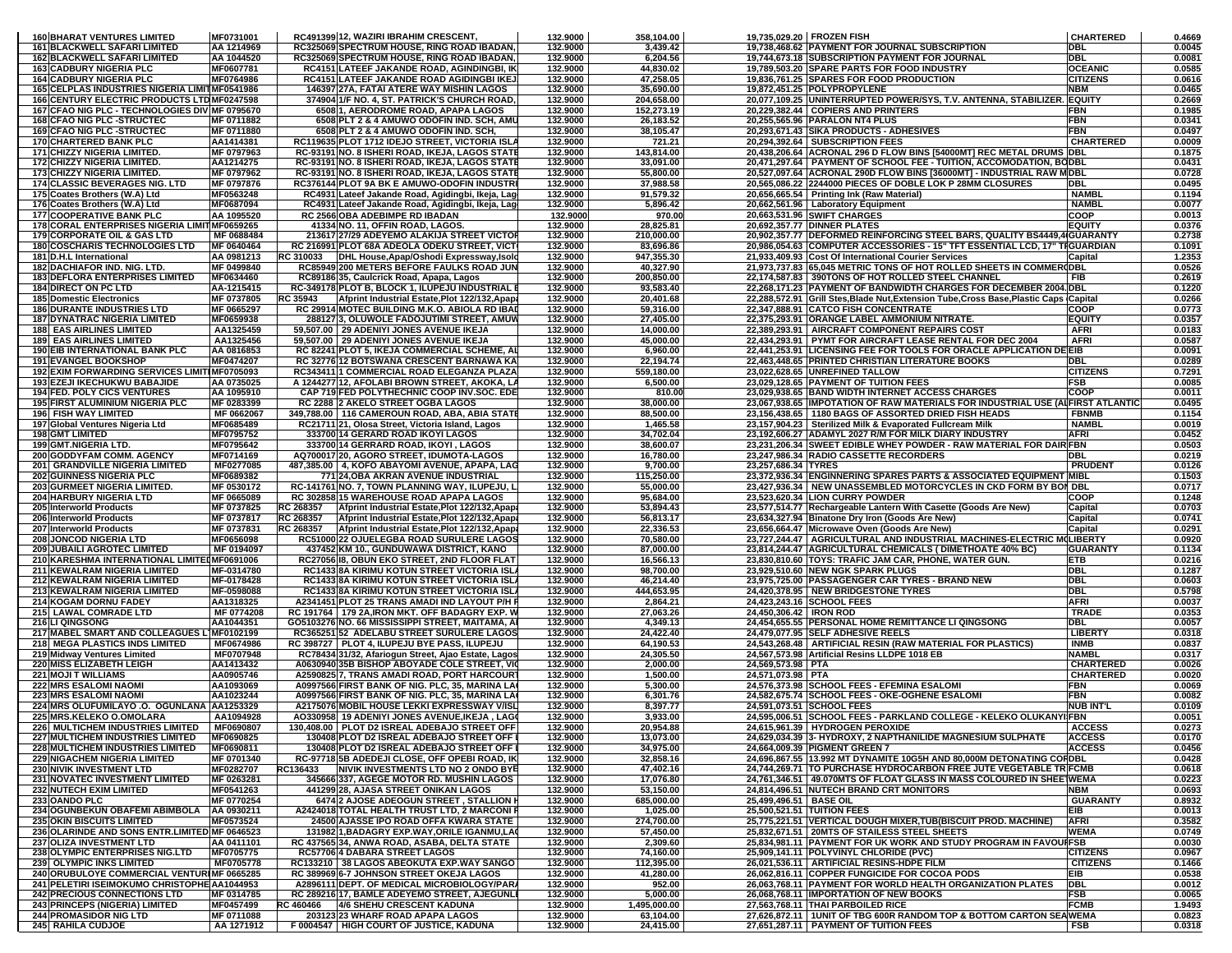| 246 Raholat Enterprises Nig Ltd                                                              | MF 0182169               | RC 364919 | 8, Palm Avenue Street, Olorunsogo, Mushin                                                | 132.9000             | 155,140.00               | 27,806,427.11 Whitewood, Redwood, Ayedua, Black Ofram                                                                           | Capital                             | 0.2023           |
|----------------------------------------------------------------------------------------------|--------------------------|-----------|------------------------------------------------------------------------------------------|----------------------|--------------------------|---------------------------------------------------------------------------------------------------------------------------------|-------------------------------------|------------------|
| 247 RAYBROS ENT. NIG. LTD                                                                    | MF0680957                |           | 93409 B363/366 ALABA INTERNATIONAL MARKE                                                 | 132.9000             | 158,431.56               | 27,964,858.67 1,080 UNITS OF (1/40 CONTAINER) NEW ROBIN ENGINES                                                                 | UTB                                 | 0.2066           |
| 248 RAYBROS ENT. NIG. LTD                                                                    | MF0680956                |           | 93,409.00 B363/366 ALABA INTERNATIONAL MARK                                              | 132.9000             | 195,993.77               | 28,160,852.44 292 (2/20 CONTAINERS) OF NEW ROBIN GENERATORS                                                                     | <b>UTB</b>                          | 0.2556           |
| <b>249 SABIZ NIGERIA LIMITED</b>                                                             | MF 0670342               |           | RC 81541 439 AGEGE MOTOR ROAD OSOHDI LAGO                                                | 132.9000             | 79,215.00                | 28,240,067.44 IMPORTATION OF PHARMACEUTICAL PRODUCT (SEVEN SE FIRST ATLANTIC                                                    |                                     | 0.1033           |
| 250 Sacvin Nigeria Ltd                                                                       | MF0612476                |           | 41859 4/5 Godmon Road, Okota, Isolo, Lagos                                               | 132.9000             | 82,336.40                | 28,322,403.84 Industrial Raw Materials (Artificial Resins - HDPE Blow)                                                          | CDB                                 | 0.1074           |
| 251 Sacvin Nigeria Ltd                                                                       | MF0685101                |           | 41859 4/5 Godmon Road, Okota, Isolo, Lagos                                               | 132.9000             | 39,769.30                | 28,362,173.14 Self Adhesive Stickers and Mould                                                                                  | CDB                                 | 0.0519           |
| 252 SALIENT RUBBER PRODUCTS LTD   MF0705800                                                  |                          |           | RC68361 38 LAGOS ABEOKUTA EXP.WAY SANGO                                                  | 132.9000             | 15,800.00                | 28,377,973.14 CARBON BLACK                                                                                                      | <b>CITIZENS</b>                     | 0.0206           |
| 253 SEA SANDY INVEST. LTD                                                                    | MF 0793891               |           | RC142780 27, OSOLO WAY, AJAO ESTATE, LAGOS \$                                            | 132.9000             | 44,141.23                | 28,422,114.37   EDUCATIONAL RAW MATERIAL TO PRODUCE EXECERCISE DBL                                                              |                                     | 0.0576           |
| 254 SEVEN-UP BOTTLING COMPANY PLC MF0676567                                                  |                          |           | 1928 247 MOSHOOD ABIOLA WAY, IJORA, LAG                                                  | 132.9000             | 15,479.77                | 28,437,594.14 LINER 3RD STAGE CYLINDER, GLAND ASSY PISTON RODFOFBN                                                              |                                     | 0.0202           |
| <b>255 SHAKTI INDUSTRIES LIMITED</b>                                                         | MF0705777                |           | RC419934 4 DABARA STREET LAGOS                                                           | 132.9000             | 133,500.00               | 28,571,094.14 ARTIFICIAL RESINS-LDPE FILM                                                                                       | <b>CITIZENS</b>                     | 0.1741           |
| <b>256 SHOGBON A. OLUWAKEMI</b>                                                              | AA 0897353               |           | A0241203 HOUSE G8 RD24, VIICTORIA GARDEN CIT                                             | 132.9000             | 2,000.00                 | 28,573,094.14 PERSONAL TRAVEL ALLOWANCE                                                                                         | <b>REGENT</b>                       | 0.0026           |
| 257 SHONGHAI PACKAGING IND.LTD                                                               | MF 0673312               |           | RC 21772 NCWS HOUSE PC 14 AHMED ONIBUDO ST                                               | 132.9000             | 18,091.44                | 28,591,185.58 PACKAGING MACHINERY (BATTENFELD/DEMAG MACHINE)                                                                    | <b>MAGNUM</b>                       | 0.0236           |
| <b>258 SONA BREWERIES PLC</b>                                                                | MF 0635817               |           | RC 22949 NCWS HOUSE PC 14 AHMED ONIBUDO ST                                               | 132.9000             | 285,063.00               | 28,876,248.58 DIESEL GENERATING SET AND SPARE PARTS                                                                             | <b>MAGNUM</b>                       | 0.3717           |
| 259 SOSAPLAST NIGERIA LIMITED                                                                | MF0632213                |           | RC147143 PLT 1 FATAI ATERE WAY MATORI LAGOS                                              | 132.9000             | 230,000.00               | 29,106,248.58 P.V.C COMPOUNDS                                                                                                   | <b>CITIZENS</b>                     | 0.2999           |
| 260 SOSOLISO LIMITED                                                                         | AA1360434                |           | RC 253680 5 HENRY ADEFOPE STREET OFF OPEBI, I                                            | 132.9000             | 54,051.37                | 29,160,299.95 AIRCRAFT LEASE PAYMENT                                                                                            | DBL                                 | 0.0705           |
| 261 STANDARD FLOUR MILLS LIMITED                                                             | MF0790101                |           | RC50325 15 CREEK ROAD, APAPA, LAGOS                                                      | 132.9000             | 122,940.59               | 29,283,240.54 VARIOUS MACHINEES AND SPARE PARTS FOR VIGAN VESS ECO                                                              |                                     | 0.1603           |
| <b>262 STANDARD FLOUR MILLS LIMITED</b>                                                      | MF0765327                |           | RC50325 15 CREEK ROAD, APAPA, LAGOS                                                      | 132.9000             | 44,160.62                | 29,327,401.16 NEW MACHINE DRIVE FOR EXISTING CONVEYOR                                                                           | ECO                                 | 0.0576           |
| 263 STANDARD FLOUR MILLS LIMITED                                                             | MF0765326                |           | RC50325 15 CREEK ROAD, APAPA, LAGOS                                                      | 132.9000             | 18,988.05                | 29,346,389.21 SPARE PARTS FOR KISSLING GEAR BOX                                                                                 | ECO                                 | 0.0248           |
| <b>264 SUNRISE PRODUCTS LTD</b>                                                              | MF 0546396               |           | 123039 D114 EKO COURT.KOFO ABAYOMI ST.                                                   | 132.9000             | 216.681.00               | 29,563,070.21 RAW MAT.ARTIFICIAL RESIN LDPE GRADE                                                                               | <b>REGENT</b>                       | 0.2825           |
| <b>265 SWEETCO FOODS</b>                                                                     | MF 0073280               |           | 71447 9, OBAFEMI AWOLOWO ROAD, DUGBE, I                                                  | 132.9000             | 522,331.72               | 30,085,401.93 BI-AXIALLY ORIENTED PROYPROLENEN PRINTED FILM                                                                     | <b>GUARANTY</b>                     | 0.6811           |
| <b>266 TAWADA LIMITED</b>                                                                    | A0082590                 |           | RC99624 SAMUEL AKITOLA BOULEVARD, NEAR CE                                                | 132.9000             | 123.463.52               | 30.208.865.45   ROYALTIES FOR YEAR 2003                                                                                         | ETB                                 | 0.1610           |
| 267 TAWADA LIMITED                                                                           | A0082589                 |           | RC99624 SAMUEL AKITOLA BOULEVARD, NEAR CE                                                | 132.9000             | 27,535.33                | 30,236,400.78 TECHNICAL FEES FOR YEAR 2003                                                                                      | ETB                                 | 0.0359           |
| 268 TRACTOR & EQUIPMENT NIGERIA LT MF0736271                                                 |                          |           | RC241553 2 BILLINGSWAY, ALAUSA, OREGUN, IKEJ                                             | 132.9000             | 241,058.60               | 30,477,459.38 CATERPILLAR GENERATOR SET MODEL 3412 STA                                                                          | <b>CHARTERED</b>                    | 0.3143           |
| <b>269 UNICO TRADING CO.NIG.LTD</b>                                                          | <b>MF0633747</b>         |           | RC6574 40 EREKO STREET LAGOS                                                             | 132.9000             | 39,147.57                | 30,516,606.95 VACUUM FLASKS                                                                                                     | <b>CITIZENS</b>                     | 0.0510           |
| 270 UNILEVER NIGERIA PLC                                                                     | MF0769035                |           | <b>RC113 1 BILLINGS WAY, OREGUN LAGOS</b>                                                | 132.9000             | 135,360.00               | 30,651,966.95 PAYMENT FOR BLENDED TEA - HOMECUP                                                                                 | <b>STB</b>                          | 0.1765           |
| 271 UNILEVER NIGERIA PLC                                                                     | MF0769011                |           | <b>RC113 1 BILLINGS WAY, OREGUN LAGOS</b>                                                | 132.9000             | 287,280.00               | 30,939,246.95 PAYMENT FOR RED CLOSE UP FLAVOUR ODORIFEROUS MI STB                                                               |                                     | 0.3746           |
| 272 UNILEVER NIGERIA PLC                                                                     | MF0769027                |           | RC113 1 BILLINGS WAY, OREGUN LAGOS                                                       | 132.9000             | 214,909.20               | 31,154,156.15 PAYMENT FOR FLEXIBLE MATERIAL FOR PRODUCTION                                                                      | <b>STB</b>                          | 0.2802           |
| 273 UNILEVER NIGERIA PLC.                                                                    | MF0638807                |           | 113 1, BILINGSWAY OREGUN, IKEJA LAGOS                                                    | 132.9000             | 75,234.40                | 31,229,390.55 LUX SOAP WRAPPER IN ROLL FORM                                                                                     | FBN                                 | 0.0981           |
| <b>274 UNILEVER NIGERIA PLC</b>                                                              | MF0769024                |           | 113 1, BILINGSWAY OREGUN, IKEJA LAGOS                                                    | 132.9000             | 21,418.48                | 31,250,809.03 CLOSE UP PRINTED ADHESIVE LAMINATED PACKAGING                                                                     | <b>FBN</b>                          | 0.0279           |
| 275 UNILEVER NIGERIA PLC.                                                                    | MF0604441                |           | 113 1, BILINGSWAY OREGUN, IKEJA LAGOS                                                    | 132.9000             | 42,800.00                | 31,293,609.03 DIMODAN HP -1 DISTILLED MONOGLYCERIDE - RAW MATER FBN                                                             |                                     | 0.0558           |
| 276 Vanleer Containers Nigeria Plc                                                           | MF0707363                |           | RC501 1, Alapata Road, Off Dockyard Road, Apapa                                          | 132.9000             | 44,300.00                | 31,337,909.03 Flange Plated with 4 'S' Gasket                                                                                   | NAMBL                               | 0.0578           |
| <b>277 VTS NIGERIA LTD</b>                                                                   | MF0793995                |           | RC249357 51, OLD MKT ROAD, ONITSHA, ANAMBRA                                              | 132.9000             | 28,370.00                | 31,366,279.03 INDUSTRIAL MACHINES, VACCINATORS                                                                                  | DBL                                 | 0.0370           |
| 278 WATERMARK ENGINEERING LIMITED MF0154688                                                  |                          |           | RC 341931 59/61 OJOTO STREET DIOBU PORT HARC                                             | 132.9000             | 434,836.52               | 31,801,115.55 HOSES & FLOATING STRAINERS                                                                                        | <b>HABIB</b>                        | 0.5670           |
| 279 WATSON AND SONS STAFF BEN, SC mf0615347                                                  |                          | RC 6601   | <b>WATSON AND SONS NIG. LTD. 26 CREEK</b>                                                | 132.9000             | 3,450.00                 | 31,804,565.55   new meditronix diagnox ( MOBILE XRAY UNIT WT SPRING TE FCMB                                                     |                                     | 0.0045           |
| 280 WEST AFRICA MILK COMPANY (NIG.) MF0615150                                                |                          | RC 11330  | WEST AFRICA MILK COMPANY NIG. PLC                                                        | 132.9000             | 43,225.00                | 31,847,790.55 STAMPED STEEL PLATES                                                                                              | <b>FCMB</b>                         | 0.0564           |
| 281 WEST AFRICA MILK COMPANY (NIG.) MF0615149                                                |                          | RC 11330  | WEST AFRICA MILK COMPANY NIG. PLC I                                                      | 132.9000             | 59,522.93                | 31.907.313.48 PEAK LABELS                                                                                                       | FCMB                                | 0.0776           |
| 282 WEST AFRICA MILK COMPANY (NIG.) MF0615147                                                |                          | RC 11330  | <b>WEST AFRICA MILK COMPANY NIG. PLC I</b>                                               | 132.9000             | 14,017.88                | 31,921,331.36 4.032 KG LINING COMPOUND                                                                                          | <b>FCMB</b>                         | 0.0183           |
| 283 WEST AFRICA MILK COMPANY (NIG.) MF0615145                                                |                          | RC 11330  | <b>WEST AFRICA MILK COMPANY NIG. PLC I</b>                                               | 132.9000             | 43,307.15                | 31,964,638.51 INDUSTRIAL MACHINE SPARE PARTS                                                                                    | FCMB                                | 0.0565           |
| 284 WEST AFRICA MILK COMPANY (NIG.) MF0615148                                                |                          | RC 11330  | <b>WEST AFRICA MILK COMPANY NIG. PLC I</b>                                               | 132.9000             | 7,593.63                 | 31,972,232.14 MILK FLAVOUR CONDENSED TYPE                                                                                       | <b>FCMB</b>                         | 0.0099           |
| 285 WEST AFRICAN BITUMEN EMULSION MF-0717467                                                 |                          |           | RC36689 11B ADEOLA ODEKU STREET, VICTORIA                                                | 132.9000             | 2,131,000.00             | 34,103,232.14 5,000 METRIC TONS OF GAS OIL                                                                                      | DBL                                 | 2.7786           |
| 286 WEST AFRICAN MILK COMPANY PLC MF0654084                                                  |                          |           | 11330 PLOT 7B ACME RD, OGBA, LAGOS                                                       | 132.9000             | 532,620.00               | 34,635,852.14 198MT WHOLE MILK POWDET 28 %                                                                                      | FBN                                 | 0.6945           |
| 287 WHITEX INDUSTRIES LTD.                                                                   | MF 0665330               |           | RC 39175 2A, OBOKUN STR, OFF COKER                                                       | 132.9000             | 161,514.00               | 34,797,366.14 IND. CHEM. (ACRONAL 296D)                                                                                         | COOP                                | 0.2106           |
| 288 XHS NIGERIA LIMITED                                                                      | MF 0617837               |           | RC 284533 12-14 FATAI ATERE WAYMATORI SCHEME                                             | 132.9000             | 94,119.38                | 34,891,485.52 DIGITAL & PRINTER COPIER WITH DADF STAND                                                                          | EIB                                 | 0.1227           |
| <b>289 ZINOX TECHNOLOGIES LIMITED</b>                                                        | AA1380241                |           | RC388769 13A IDOWU MARTIN S STREET, VICTORIA                                             | 132.9000             | 504,000.00               | 35,395,485.52 COMPUTER SOFTWARE LICENSE                                                                                         | <b>ASSURANCE</b>                    | 0.6572           |
| 290 ABUJA CLINICS                                                                            | MF 0610051               |           | 93,307.00 PLOT 1014, JOS STREET, AREA 3, GARK                                            | 132.8900             | 37,528.49                | 35,433,014.01   HOSPITAL EQUIPMENT CT INJECTOR                                                                                  | <b>GUARANTY</b>                     | 0.0489           |
| 291 ADESANYA OLANREWAJU                                                                      | AA1056319                |           | A2720213 4A, SECOND AVENUE IKOYI LAGOS                                                   | 132.8900             | 12,113.00                | 35,445,127.01 SCHOOL FEES                                                                                                       | NBM                                 | 0.0158           |
| <b>292 AFRIBANK NIG PLC</b>                                                                  | AA1325401                |           | 6260 51/55 BROAD STREET LAGOS                                                            | 132.8900             | 10,514.34                | 35,455,641.35 OFFSHORE ACCOUNT RELATED CHARGES                                                                                  | <b>AFRI</b>                         | 0.0137           |
| 293 ANIMAL CARE SERVICES KONSULT NMF0683688                                                  |                          |           | 37460 8, ADAMO KABIAWU STREET AGEGE LAG                                                  | 132.8900             | 7,890.00                 | 35,463,531.35 POULTRY VACCINE                                                                                                   | <b>NBM</b>                          | 0.0103           |
| <b>294 ANUDU PLASTICS LIMITED</b>                                                            | MF0224155                |           | RC216395 38 AMOBI STREET ODOAKPU ASABA DEL                                               | 132.8900             | 156,500.00               | 35,620,031.35 DGP WINDSOR MULTILAYER BLOWN FILM PLANT (NEW)                                                                     | <b>CITIZENS</b>                     | 0.2040           |
| 295 CELPLAS INDUSTRIES NIGERIA LIMITMF0534893                                                |                          |           | RC146397 27A FATAI ATERE WAY MATORI LAGOS                                                | 132.8900             | 73,210.00                | 35,693,241.35 MOULDS SPARES & SELF SEALING POUCHES                                                                              | <b>CITIZENS</b>                     | 0.0955           |
| 296 CENTURY DYES & CHEM                                                                      | MF 0546812               |           | 85302 PLT PC 30 AFRIBANK ST.V/ISLAND, LAGO                                               | 132.8900             | 62,810.00                | 35,756,051.35 RAW MAT. SULPHO TOBIAS ACID                                                                                       | <b>REGENT</b>                       | 0.0819           |
| 297 Chellarams Plc                                                                           | MF 0729896               |           | RC 639 2, Goriola Street, Victoria Island, Lagos                                         | 132.8900             | 167,875.00               | 35,923,926.35 Toluene Disocyanate (Raw Material For Industry)                                                                   | Capital                             | 0.2189           |
| <b>298 CHELLARAMS PLC</b>                                                                    | MF-0703726               |           | RC639 2, GORIOLA STREET VICTORIA ISLAND LA                                               | 132.8900             | 51,600.00                | 35,975,526.35 CAUSTIC SODA PEARLS 99% (RAW MATERIALS FOR INDUS DBL                                                              |                                     | 0.0673           |
| 299 CHELLARAMS PLC                                                                           | MF0729962                |           | RC 639 2 GORIOLA STREET V/ISLAND LAGOS                                                   | 132.8900             | 118,353.00               | 36,093,879.35 HERO R/T BICYCLE IN CKD COMPONENTS                                                                                | INMB                                | 0.1543           |
| 300 CHELLARAMS PLC                                                                           | MF0628217                |           | RC 639   2 GORIOLA STREET V/ISLAND LAGOS                                                 | 132.8900             | 45,414.00                | 36,139,293.35 CETYL ALCOHOL (RAW MATERIAL FOR INDS.)                                                                            | <b>INMB</b>                         | 0.0592           |
| 301 CHELLARAMS PLC                                                                           | MF0727245                |           | 639 2, GORIOLA STREET, VICTORIA ISLAND,L                                                 | 132.8900             | 117,580.00               | 36,256,873.35 CKD COMPONENTS FOR ASSEMBLY OF LONCIN LX 125 MOTUBA                                                               |                                     | 0.1533           |
| 302 CHINA UNITY MANUFACTURING CO.L MF0748464                                                 |                          |           | RC98374 136/138 NNAMDI AZIKIWE STREET LAGOS                                              | 132.8900             | 101,878.00               | 36,358,751.35 BUTTERFLY SEWING MACHINES                                                                                         | <b>CITIZENS</b>                     | 0.1328           |
| <b>303 DOYIN RHODES VIVOUR &amp; CO</b>                                                      | AA 0438151               |           | LAZ 051426 8TH FLOOR BOOKSHOP HOUSE 50/52 BR                                             | 132.8900             | 8,708.02                 | 36,367,459.37 SCHOOL FEES                                                                                                       | <b>GUARANTY</b>                     | 0.0114           |
| <b>304 EMEL ENTERPRISES LIMITED</b>                                                          | MF0651294                |           | RC28701 136/138 NNAMDI AZIKIWE STREET                                                    | 132.8900             | 27,910.00                | 36,395,369.37 KEROSENE STOVES                                                                                                   | <b>CITIZENS</b>                     | 0.0364           |
| 305 EMEL ENTERPRISES LIMITED                                                                 | MF0748494                |           | RC28701 136/138 NNAMDI AZIKIWE STREET LAGOS                                              | 132.8900             | 29,445.00                | 36,424,814.37 FLASHLIGHTS                                                                                                       | <b>CITIZENS</b>                     | 0.0384           |
| <b>306 EVANS MEDICAL PLC</b>                                                                 | MF 0275861               |           | RC 1161 KM 32. LAGOS-BADAGRY EXPRESSWAY.                                                 | 132.8900             | 62,000.00                | 36,486,814.37 STEAM BOILER MODEL SM40C                                                                                          | DBL                                 | 0.0808           |
| 307 FLOUR MILLS OF NIG. PLC                                                                  | MF 0764010               |           | 2343 2 OLD DOCK ROAD APAPA LAGOS                                                         | 132.8900             | 728,875.00               | 37,215,689.37 3,500 MT U.S NO 2 HARD RED WINTER WHEAT<br>39.955.154.37 35.000MT ORDINARY PORTLAND CEMENT IN BULK                | ZENITH                              | 0.9503           |
| 308 FLOUR MILLS OF NIG. PLC<br>309 FLOUR MILLS OF NIGERIA PLC                                | MF 0764006               |           | 2343 2 OLD DOCK ROAD APAPA LAGOS<br>RC 2343 2 OLD DOCK ROAD, APAPA, LAGOS STAT           | 132.8900             | 2,739,465.00             |                                                                                                                                 | <b>ZENITH</b>                       | 3.5717           |
|                                                                                              | MF0488822                |           |                                                                                          | 132.8900             | 708,722.94               | 40,663,877.31 3401.598 M/T OF U.S. NO. 2 HRW WHEAT                                                                              | DBL                                 | 0.9240           |
| <b>310 FLOUR MILLS OF NIGERIA PLC</b>                                                        | MF0488825                |           | 2343 2 OLD DOCK ROAD, APAPA, LAGOS                                                       | 132.8900             | 39,780.00                | 40,703,657.31 520 METRIC TONNES OF ORDINARY PORTLAND CEMENT                                                                     | <b>IBTC</b>                         | 0.0519           |
| 311 Jagal Pharma Ltd                                                                         | MF 0559542               |           | RC 127660 Jagal House, Jagal Road, Off Ikosi Road, Ore                                   | 132.8900             | 134,183.44<br>149,919.00 | 40,837,840.75 Sodium Tallowate(Raw Material For Tetmosol Soap)<br>40.987.759.75 RAW MATERIAL-HIGH DENSITY POLYETHYLENE/HDPE PF- | Capital                             | 0.1749<br>0.1955 |
| <b>312 JOBIKAN NIGERIA LIMITED</b>                                                           | MF 0751175<br>MF0355549  |           | 177134 16 KOFO ABAYOMI STREET VICTORIA                                                   | 132.8900             |                          |                                                                                                                                 | <b>ZENITH</b>                       |                  |
| 313 LABANA GLOBAL VENTURES LTD                                                               | MF0536961                |           | RC 158,005 22 KOFO ABAYOMI AVENUE APAPA LAGO                                             | 132.8900<br>132.8900 | 42,600.00                | 41,030,359.75 SINGLE CABIN LIGHT TRUCKS<br>41,050,494.95 SUPERCROWN RECYCLED THINNERS                                           | <b>NUB INT'L</b><br><b>CITIZENS</b> | 0.0555           |
| <b>314 LOACO LIMITED</b>                                                                     |                          |           | RC14229 86 SIMPSON STREET EBUTE METTA LAGO                                               |                      | 20,135.20                |                                                                                                                                 | <b>GUARANTY</b>                     | 0.0263           |
| 315 NORTHERN NIG. FLOUR MILLS PLC   MF 0336910                                               |                          |           | 9409 15 MAI MALARI ROAD, BOMPAI INDUSTRI<br>43896 6. ONIKOYI STREET IDUMOTA LAGOS        | 132.8900             | 1,000,000.00             | 42,050,494.95 4,695.938MT OF U.S. NO 2 HARD RED WINTER WHEAT<br>42.134.134.27 VACUUM FLASKS/ GLASS REFILLS                      |                                     | 1.3038           |
| 316 PORGRESSIVE ENTERPRISES NIG. L1MF0683301<br>317 PORGRESSIVE ENTERPRISES NIG. L1MF0612295 |                          |           | 43896 6, ONIKOYI STREET IDUMOTA LAGOS                                                    | 132.8900<br>132.8900 | 83,639.32<br>15,533.65   | 42,149,667.92 ASPHALTED PAPER ROLLS (ROOFING FELT)                                                                              | <b>NBM</b><br><b>NBM</b>            | 0.1090<br>0.0203 |
| 318 PORGRESSIVE ENTERPRISES NIG. L1MF0683310                                                 |                          |           | 43896 6, ONIKOYI STREET IDUMOTA LAGOS                                                    | 132.8900             | 30,103.32                | 42,179,771.24 KEROSENE STOVES                                                                                                   | <b>NBM</b>                          | 0.0392           |
| 319 PROMASIDOR NIG. LTD./GMT LIMITED MF0521638                                               |                          |           | 203.123.00 23 WHARF ROAD.APAPA LAGOS                                                     | 132.8900             | 252,260.61               | 42.432.031.85 COWBELL ALUMINIUM LAMINATED FOIL                                                                                  | UBA                                 | 0.3289           |
|                                                                                              | MF0518976                |           | RC177129 32B, Ladipo Oluwole Avenue, Ind. Estate, I                                      | 132.8900             | 88,200.00                | 42,520,231.85 Plasticised Polyvinyl (Raw Material)                                                                              | <b>NAMBL</b>                        | 0.1150           |
|                                                                                              |                          |           |                                                                                          |                      | 87,649.00                | 42,607,880.85 COMPACT PETROL GENERATORS                                                                                         | DBL                                 | 0.1143           |
| 320 Rhodia Nigeria Limited                                                                   |                          |           |                                                                                          |                      |                          |                                                                                                                                 |                                     |                  |
| 321 SAMEER ENT NIG LTD                                                                       | MF0701803                |           | RC26332 239C KOFO ABAYOMI STREET, VICTORIA                                               | 132.8900             |                          |                                                                                                                                 |                                     |                  |
| 322 SAMEER ENT NIG LTD                                                                       | MF0703217                |           | RC26332 239C KOFO ABAYOMI STREET, VICTORIA                                               | 132.8900             | 39,335.00                | 42,647,215.85 POLY PROPYLENE (ARTIFICIAL RESINS)                                                                                | <b>DBL</b>                          | 0.0513           |
| 323 SAMEER ENT NIG LTD                                                                       | MF0457243                |           | RC26332 239C KOFO ABAYOMI STREET, VICTORIA                                               | 132.8900             | 44,386.00                | 42,691,601.85 MULTIPURPOSE GASOLINE ENGINES FOR GRINDING PEPPEDBL                                                               |                                     | 0.0579           |
| 324 SAMEER ENT NIG LTD                                                                       | MF0457239                |           | RC26332 239C KOFO ABAYOMI STREET, VICTORIA                                               | 132.8900             | 36,699.00                | 42,728,300.85 BRAND NEW WATER PUMP                                                                                              | DBL                                 | 0.0478           |
| 325 Saturn Frozen Foods                                                                      | MF 0362753               |           | RC 462310 71, Trans Amadi Industrial Layout, Portharce                                   | 132.8900             | 472,700.00               | 43,201,000.85 Horse Mackerel(Frozen Fish)                                                                                       | Capital                             | 0.6163           |
| 326 Somotex Nig Ltd                                                                          | MF 0620088               | RC 308383 | KM 16, Ikorodu Road, Behind Philips, Ojota, I                                            | 132.8900             | 14,474.94                | 43,215,475.79 LG Household Appliance-Washing Machine(Goods Are New) Capital                                                     |                                     | 0.0189           |
| 327 Somotex Nig Ltd                                                                          | MF 0621246               | RC 308383 | KM 16, Ikorodu Road, Behind Philips, Ojota, I                                            | 132.8900             | 208,386.22               | 43,423,862.01 HDPE Film (Artificial Resins)                                                                                     | Capital                             | 0.2717           |
| 328 Somotex Nig Ltd                                                                          | MF 0559442               | RC 308383 | KM 16, Ikorodu Road, Behind Philips, Ojota, I                                            | 132.8900             | 9,309.61                 | 43,433,171.62 Machinery and Spare Parts For The Assembly Of Aircondition Capital                                                |                                     | 0.0121           |
| 329 Somotex Nig Ltd<br>330 TOWER ALUMINIUM NIGERIA PLC                                       | MF 0559415<br>MF 0824802 | RC 308383 | KM 16, Ikorodu Road, Behind Philips, Ojota, L<br>2002 9, OBA AKRAN AVENUE, IKEJA, LAGOS. | 132.8900<br>132.8900 | 112,670.10<br>604,180.83 | 43,545,841.72 CKD Components For Manufacturing Of Airconditioning Mach Capital<br>44,150,022.55 300MT PRIMARY ALUMINIUM BILLETS | <b>ZENITH</b>                       | 0.1469<br>0.7877 |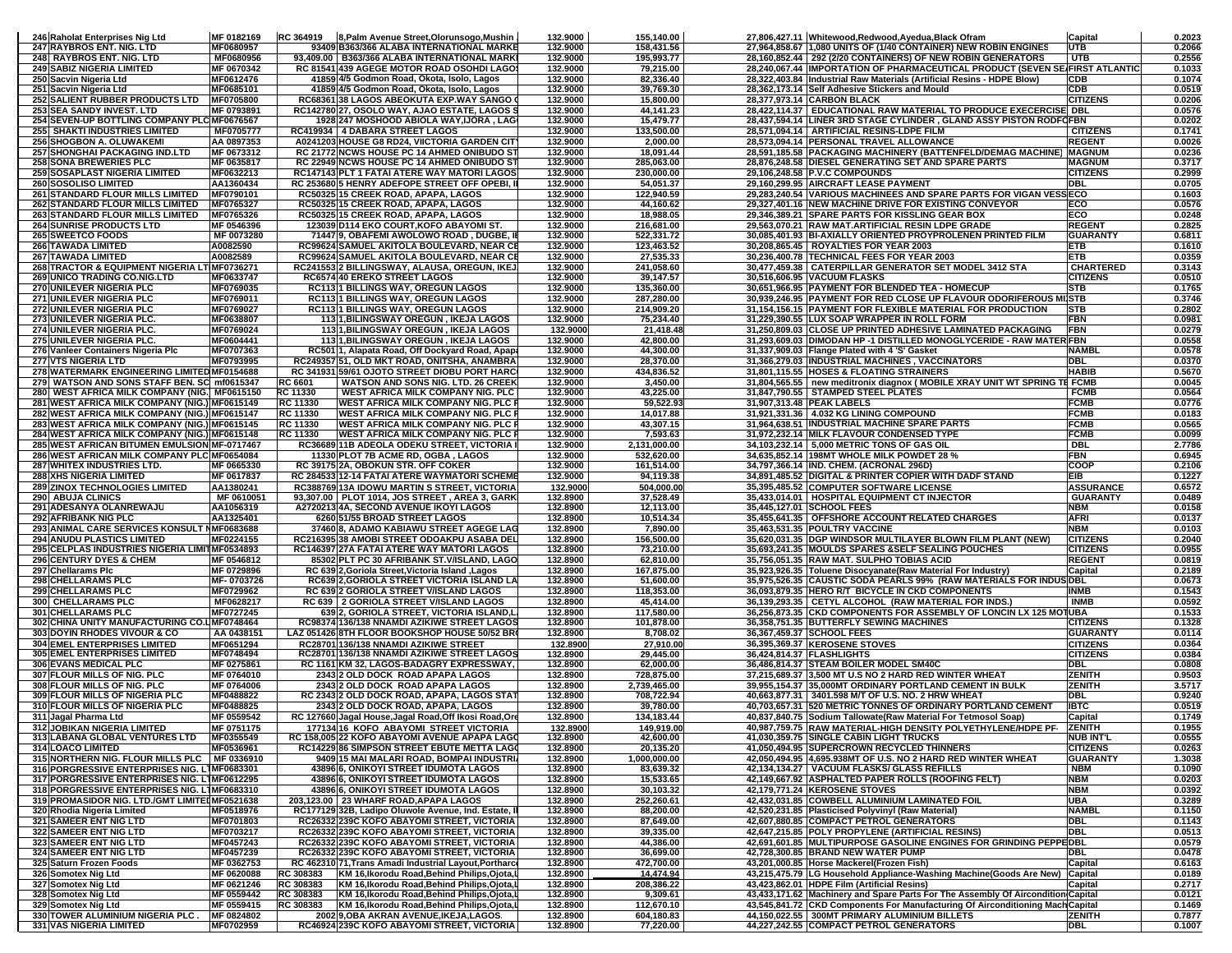| 332 WAS-LAME INT'L AGENCY LIMITED MF0530621                                                 |                                                                                              |                      |                        |                           |                                                                                                                     |                                | 0.0242             |
|---------------------------------------------------------------------------------------------|----------------------------------------------------------------------------------------------|----------------------|------------------------|---------------------------|---------------------------------------------------------------------------------------------------------------------|--------------------------------|--------------------|
|                                                                                             | RC 191613 24 ADEOLA ODEKU STREET, V/ISLAND                                                   | 132.8900             | 18,552.60              |                           | 44,245,795.15 HUB, SADDLES, PEDALS E.T.C.(BICYCLES SPARE PARTS)                                                     | <b>INMB</b>                    |                    |
| 333 A&P FOODS LIMITED<br>MF0793835                                                          | RC87352   239C KOFO ABAYOMI STREET, VICTORIA                                                 | 132.8800             | 34,245.84              | 44,280,040.99 GUM BASE    |                                                                                                                     | DBL                            | 0.0446             |
| 334 A&P FOODS LIMITED<br>MF0589655                                                          | RC87352 239C KOFO ABAYOMI STREET, VICTORIA                                                   | 132.8800             | 92,296.00              |                           | 44,372,336.99 CONFECTIONERY MANUFACTURING MACHINES                                                                  | DBL                            | 0.1203             |
| 335 ADEBAYO ADELEKE<br>AA 1421320                                                           | A1436670   FBN (MERCHANT BANKERS) LIMITED, 9/1                                               | 132.8800             | 10,969.75              |                           | 44,383,306.74   SCHOOL FEES                                                                                         | <b>FBNMB</b>                   | 0.0143             |
| 336 ADLER PRODUCTS LTD<br>MF0559222                                                         | 35557 2, INDEPENDENT STREET OPEBI LAGOS                                                      | 132.8800             | 27,204.00              |                           | 44,410,510.74 CALCITONE TABLETS-PHARMACEUTICALS                                                                     | <b>ZENITH</b>                  | 0.0355             |
| MF0559221<br>337 ADLER PRODUCTS LTD                                                         | 35557 2, INDEPENDENT STREET OPEBI LAGOS                                                      | 132.8800             | 170,454.38             |                           | 44,580,965.12 PHARMACEUTICAL FINISHED GOODS - FEROGLOBIN B12 SYZENITH                                               |                                | 0.2222             |
| 338 AFRICAN FISH COMPANY NIG. LTD MF 0655638                                                | 365260 PLOTC 55, AMUWO ODOFIN ESTATE.AMU                                                     | 132.8800             | 625,000.00             |                           | 45,205,965.12 FISH MEAL-WHOLE ROUND FISH                                                                            | <b>ZENITH</b>                  | 0.8148             |
| 339 AKEBONO INDUSTRIAL CO.NIG.LTD MF0705591                                                 |                                                                                              |                      |                        |                           | 46.295.965.12 MOTORCYCLE CKD COMPONENTS                                                                             |                                |                    |
|                                                                                             | RC81347 163B SINARI DARANIJO STREET VICTORI                                                  | 132.8800             | 1.090.000.00           |                           |                                                                                                                     | <b>CITIZENS</b>                | 1.4210             |
| 340 AMERICAN FURNITURE GALLERIES LMF0695817                                                 | 343073 2, VANGUARD AVENUE APAPA-OSHODI E                                                     | 132.8800             | 44,672.99              |                           | 46,340,638.11 FURNITURE MATERIALS-PLAIN MDF BOARD(MAHOGANY TEZENITH                                                 |                                | 0.0582             |
| <b>341 APEX PAINTS LTD</b><br>MF 0689932                                                    | 27462 KM 8, ABEOKUTA - LAGOS ROAD, OGUN :                                                    | 132.8800             | 56,168.32              |                           | 46,396,806.43 16,000KG POLYESTER RESIN                                                                              | <b>GUARANTY</b>                | 0.0732             |
| 342 AYMAN ENTERPRISES LTD,<br>MF 0750490                                                    | 92154 23/25 BOMBAY CRESCENT, APAPA LAGOS                                                     | 132.8800             | 30,570.00              |                           | 46,427,376.43 SYNTHETIC FIBRE- HAIR ATTACHMENTS                                                                     | <b>ZENITH</b>                  | 0.0399             |
| 343 CHIZZY NIGERIA LTD,<br>MF0597135                                                        | 93191 OPPOSITE SADDLE CLUB OLOWORA JUN                                                       | 132.8800             | 88,100.00              |                           | 46,515,476.43 INDUSTRIAL CHEMICAL- PARALOID B66 100% (1088KGS), DZENITH                                             |                                | 0.1149             |
| 344 CLEAN VISION & CO.LTD.<br>MF0272401                                                     | 282865 2D EDO-EZEMEWI ROAD, URUAGU, NNEW                                                     | 132.8800             | 150,000.00             |                           | 46,665,476.43 MOTORCYCLES-RX 125,GK 125,V 80/90,BS 100/125                                                          | FBN                            | 0.1956             |
|                                                                                             |                                                                                              |                      |                        |                           |                                                                                                                     |                                |                    |
| 345 CORMART (NIGERIA) LIMITED<br>MF 0646696                                                 | 34618 20, CHIEF BENSON ANORUE STREET APA                                                     | 132.8800             | 94,150.00              |                           | 46,759,626.43 15,000KGS OF NATROSOL 250HHBR                                                                         | <b>WEMA</b>                    | 0.1227             |
| <b>346 CROWN FLOUR MILLS LIMITED</b><br>MF0566731                                           | 8575 TIN CAN ISLAND PORT .GATE NO 2 BEHIN                                                    | 132.8800             | 904,400.00             |                           | 47,664,026.43 RED WINTER WHEAT                                                                                      | FBN                            | 1.1791             |
| MF 0764852<br><b>347 CROWN FLOUR MILLS LTD</b>                                              | 8575 53, MALU SIDING ROAD, APAPA LAGOS.                                                      | 132.8800             | 952,000.00             |                           | 48,616,026.43 4,000,000MT NO 2 HARD RED WINTER WHEAT                                                                | <b>ZENITH</b>                  | 1.2411             |
| 348 CROWNCHEM PRODUCTS LIMITED<br>MF0668175                                                 | 381761 PLOT 1232B BISHOP OLUWOLE STR V/I L/                                                  | 132.8800             | 24,000.00              |                           | 48,640,026.43 ALUM 112MT(WATER TREATMENT CHEMICAL)                                                                  | <b>AFRI</b>                    | 0.0313             |
| 349 CROWNCHEM PRODUCTS LIMITED<br>MF0668177                                                 | 381761 PLOT 1232B BISHOP OLUWOLE STR V/I LA                                                  | 132.8800             | 30,390.00              |                           | 48,670,416.43 AQUACHLORINE,CALCIUM HYPOCHLORITE(CHEMICALS                                                           | <b>AFRI</b>                    | 0.0396             |
|                                                                                             |                                                                                              |                      |                        |                           |                                                                                                                     |                                |                    |
| 350 CROWNCHEM PRODUCTS LIMITED<br>MF0668176                                                 | 381761 PLOT 1232B BISHOP OLUWOLE STR V/I LA                                                  | 132.8800             | 47,000.00              |                           | 48.717.416.43 CALCIUM HYDROXIDE(WATER TREATMENT CHEM.)                                                              | AFRI                           | 0.0613             |
| MF0748447<br>351 DARSEF ENT. LTD                                                            | 220179 PLOT H, ILUPEJU ESTATE, ILUPEJU ROAD                                                  | 132.8800             | 334,409.00             |                           | 49,051,825.43 415 TONS OF UNCOATED WOOD FREE PAPER IN REELS                                                         | <b>GLOBAL</b>                  | 0.4360             |
| <b>352 DARVESH NIGERIA LIMITED</b><br>MF 0554598                                            | 389604 15. JOHN STREET 2ND FLOOR IDUMOTA L                                                   | 132.8800             | 11,872.04              |                           | 49.063.697.47 HOUSEWARES- ARTICLES OF GLASS                                                                         | <b>ZENITH</b>                  | 0.0155             |
| 353 DEVIKA NIGERIA LTD<br>MF 0655606                                                        | 114045 9, OJON STREET OFF AGORO ST. IDUMOT                                                   | 132.8800             | 10,677.51              |                           | 49,074,374.98 WALL CLOCKS                                                                                           | <b>ZENITH</b>                  | 0.0139             |
| <b>354 DEVIKA NIGERIA LTD</b><br>MF 0601748                                                 | 114045 9, OJON STREET OFF AGORO ST. IDUMOT                                                   | 132.8800             | 13,067.60              | 49,087,442.58 DINNER SETS |                                                                                                                     | <b>ZENITH</b>                  | 0.0170             |
|                                                                                             |                                                                                              |                      |                        |                           |                                                                                                                     |                                |                    |
| 355 DEVSONS NIG. LTD.<br>MF0591959                                                          | 298764 41, HOSPITAL ROAD, OLODI - APAPA, LAC                                                 | 132.8800             | 15,000.00              |                           | 49,102,442.58 BONDED ABRASIVES, ORGANIC GRINDING MACHINES                                                           | <b>GLOBAL</b>                  | 0.0196             |
| MF 0574449<br>356 DUNLOP NIGERIA PLC                                                        | 2,736.00   OBA AKRAN AVENUE, IKEJA , LAGOS                                                   | 132.8800             | 52,670.00              |                           | 49,155,112.58   MOR/MBS, TMQ, 6PPD, DCBS (INDUSTRIAL MATERIALS)                                                     | <b>FBNMB</b>                   | 0.0687             |
| 357 EDIC CHEMICALS AND ALLIED DISTR MF 0594998                                              | RC 125329 70, DOCEMO STREET IDUMOTA LAGOS                                                    | 132.8800             | 91,000.00              |                           | 49,246,112.58 140,000 SINGLE BLOOD BAGS 450ML WITH CPDA - 1                                                         | GUARDIAN                       | 0.1186             |
| 358 EMMYSON NIGERIA LIMITED<br>MF 0786848                                                   | 40767 200 AWOLOWO ROAD, IKOYI, LAGOS                                                         | 132.8800             | 14,200.00              | 49,260,312.58 BLANC FIXE  |                                                                                                                     | GUARANTY                       | 0.0185             |
| 359 EMMYSON NIGERIA LIMITED<br>MF 0690947                                                   | 40,767.00   200 AWOLOWO ROAD, IKOYI, LAGOS                                                   | 132.8800             | 21,200.00              | 49,281,512.58 TEXANOL     |                                                                                                                     | <b>GUARANTY</b>                | 0.0276             |
|                                                                                             |                                                                                              |                      |                        |                           |                                                                                                                     |                                |                    |
| MF 0690940<br><b>360 EMMYSON NIGERIA LIMITED</b>                                            | 40767 200 AWOLOWO ROAD, IKOYI, LAGOS                                                         | 132.8800             | 245,575.00             |                           | 49,527,087.58 EC- GRADE ALUMINIUM WIRE DIAMETER 9.5                                                                 | GUARANTY                       | 0.3202             |
| 361 EMMYSON NIGERIA LIMITED<br>MF 0770642                                                   | 40767 200 AWOLOWO ROAD, IKOYI, LAGOS                                                         | 132.8800             | 110,380.00             |                           | 49,637,467.58 ALKYD RESIN - AK 430X75                                                                               | <b>GUARANTY</b>                | 0.1439             |
| MF0584294<br>362 ENFIELD AGRO NIG. LTD.                                                     | 256583 16, IDUOWU TAYLOR STREET, V/I, LAGOS                                                  | 132.8800             | 25,900.00              |                           | 49,663,367.58 CHIP BOARD - 11,500 SHEETS                                                                            | <b>GLOBAL</b>                  | 0.0338             |
| 363 FOLUSO KOKU<br>AA 1287511                                                               | A 1345236 HOUSE 27, ROAD 2, VGC, LEKKI, LAGOS                                                | 132.8800             | 2,691.78               |                           | 49,666,059.36 SCHOOL FEES PAYMENT                                                                                   | <b>GUARANTY</b>                | 0.0035             |
| 364 HAANSBRO NIG. LTD<br>MF0551839                                                          | RC427122 239C KOFO ABAYOMI STREET. VICTORIA                                                  | 132.8800             | 43,284.00              |                           | 49.709.343.36 HIGH DENSITY POLYETHYLENE(ARTIFICIAL RESINS)                                                          | DBL                            | 0.0564             |
| MF0702952<br>365 HAANSBRO NIG. LTD                                                          | RC427122 239C KOFO ABAYOMI STREET, VICTORIA                                                  | 132.8800             | 82,772.00              |                           | 49,792,115.36 WOOD FREE WHITE PAPER                                                                                 | DBL                            | 0.1079             |
|                                                                                             |                                                                                              |                      |                        |                           |                                                                                                                     |                                |                    |
| MF0703198<br>366 HAANSBRO NIG. LTD                                                          | RC427122 239C KOFO ABAYOMI STREET, VICTORIA                                                  | 132.8800             | 248,295.00             |                           | 50,040,410.36 POLY PROPYLENE (ARTIFICIAL RESINS)                                                                    | DBL                            | 0.3237             |
| 367 INFINITY TYRES LIMITED<br>MF0691274                                                     | RC44960 PLOT 233, NO 35 ADEOLA ODEKU STREET                                                  | 132.8800             | 106,200.00             | 50,146,610.36 TYRES       |                                                                                                                     | ETB                            | 0.1385             |
| 368 INTER - SWASTIK NIG. LTD<br>MF 0601140                                                  | 375429 3RD FLOOR 39/41, DOCEMO ST IDUMOTA                                                    | 132.8800             | 44.883.50              |                           | 50,191,493.86 AGRICULTURAL MACHINERY - CORN GRINDING MILL WITH ZENITH                                               |                                | 0.0585             |
| 369 JUHEL NIGERIA LIMITED<br>MF0729758                                                      | RC 104648 35 NEWUBOR ROAD EMENE ENUGU                                                        | 132.8800             | 98,850.00              |                           | 50,290,343.86   VITAMIN B1, RIBOFLAVIN (PHARMACEUTICAL FORMULATIC INMB                                              |                                | 0.1289             |
| 370 JUWON INVESTMENTS INTERNATION MF0940454                                                 | 341283 8 STRACHAN STREET OFF IGBOSERE RO                                                     | 132.8800             | 12,000.00              |                           | 50,302,343.86 RAW MATERIAL- TAMPER PROOF SEAL                                                                       | <b>ZENITH</b>                  | 0.0156             |
|                                                                                             |                                                                                              |                      |                        |                           |                                                                                                                     | <b>ZENITH</b>                  |                    |
| 371 KNEIPE NIG. LTD -<br>MF0749713                                                          | 36887 12, AERODROME ROAD APAPA LAGOS                                                         | 132.8800             | 24,700.00              |                           | 50,327,043.86 GOOD MORNING WHITE BRAND QUAKER OAT                                                                   |                                | 0.0322             |
| 372 KRSNA PROJECTS LIMITED<br>MF0487260                                                     | RC 70614 DADDO TERMINAL BEACHLAND ESTATE                                                     | 132.8800             | 229,687.37             |                           | 50,556,731.23 INSTANT FULL MILK POWDER                                                                              | <b>INMB</b>                    | 0.2994             |
| 373 LA ROCHE EQUIPMENT NIG. LTD<br>MF 0220252                                               | 410954 PLOT 64A AMUWO ODOFIN COMMERCIAL                                                      | 132.8800             | 14,651.07              | 50,571,382.30 TILES       |                                                                                                                     | <b>ZENITH</b>                  | 0.019 <sup>′</sup> |
| <b>374 MAGNUM TRUST BANK PLC</b><br>AA 0530675                                              | RC 161995 67 MARINA LAGOS                                                                    | 132.8800             | 3,450.42               |                           | 50,574,832.72 PAYMENT FOR SWIFT /EQUANT CHARGES                                                                     | <b>MAGNUM</b>                  | 0.0045             |
| 375 MARBLE GOLD LTD.<br>MF0748283                                                           | 228,547.00   8, MOBOLAJI BANK ANTHONY WAY, M/L/                                              | 132.8800             | 9,894.64               |                           | 50,584,727.36   WOOD BASED LAMINATE FLOORING, PROFILES, SKIRTING   GLOBAL                                           |                                | 0.0129             |
|                                                                                             |                                                                                              |                      |                        |                           |                                                                                                                     |                                |                    |
|                                                                                             |                                                                                              |                      |                        |                           |                                                                                                                     |                                |                    |
| AA1011573<br>376 MARINA INTERNATIONAL BANK                                                  | 143,447.00   10, AMODU OJIKUTU STREET, V/ISLAND                                              | 132.8800             | 36,225.00              |                           | 50,620,952.36 FINAL INSTALMENTAL PAYMENT ON FLEXCUBE                                                                | <b>MIBL</b>                    | 0.0472             |
| 377 MIDLAND GALVANISING PRODUCTS I MF 0576680                                               | 18220 KM 10, ABEOKUTA - LAGOS ROAD, OGU                                                      | 132.8800             | 287,629.87             |                           | 50,908,582.23 196 MT SPECIAL HIGH GRADE 99.995% ZN MIN. AND 1 X MOEGUARANTY                                         |                                | 0.3750             |
| 378 MIKANO INTERNATIONAL LIMITED<br>MF-0269719                                              | RC36027 PLOT 34/35 ACME                                                                      | 132.8800             | 1,105,700.00           |                           | 52,014,282.23 PERKINS ENGINE, STAMFORD ALTERNATOR, PANEL AND                                                        | DBL                            | 1.4415             |
| 379 MIX & BAKE FLOUR MILL INDUSTRIES MF0797682                                              | 30225 20 NORTH AVENUE, APAPA, LAGOS                                                          | 132.8800             | 1,117,800.00           |                           | 53,132,082.23 4,000 METRIC TONNES OF U.S NO. 2 RED WINTER WHEAT                                                     | <b>IBTC</b>                    | 1.4573             |
|                                                                                             |                                                                                              |                      |                        |                           |                                                                                                                     |                                |                    |
| 380 NCR Nigeria Plc<br>MF0707373                                                            | RC751 6, Broad Street, Lagos                                                                 | 132.8800             | 12,757.80              |                           | 53,144,840.03 Journal Rolls for ATMS                                                                                | <b>NAMBL</b>                   | 0.0166             |
| <b>381 NEXANS KABELMETAL</b><br>MF-0601571                                                  | RC4816 28 HENRY CARR STREET, IKEJA, LAGOS                                                    | 132.8800             | 540,946.21             |                           | 53,685,786.24 144,000KG OF COPPER WIRE FOR TELECOMMUNICATION PIDBL                                                  |                                | 0.7052             |
| 382 NEXANS KABELMETAL NIGERIA PLC MF0696381                                                 | 4816 28, HENRY CARR STREET, IKEJA LAGOS                                                      | 132.8800             | 40,551.45              |                           | 53,726,337.69   ABOUT 2,500 PCS OF SEALING END-CAPS AND ABOUT 10,1 UBA                                              |                                | 0.0529             |
| 383 NIRA SOUNDS LABORATORY<br>MF0421232                                                     | 353035 10, DUPE OTEGBOLA WAY, SATELLITE                                                      | 132.8800             | 53,336.00              |                           | 53,779,673.69 AUDIO CASSETTE HOUSING                                                                                | MIBL                           | 0.0695             |
| 384 NIYI TRADING CO LTD<br>MF 0617654                                                       | RC 84950 1 OJA GIWA STREET LAGOS                                                             | 132.8800             | 12,735.88              |                           | 53,792,409.57 TOYS-GUN, CAR, WALKING TALKING, MUSIC PLANE e.t.c                                                     | EIB                            | 0.0166             |
| 385 NIYI TRADING CO LTD<br>MF 0357349                                                       | RC 84950 1 OJA GIWA STREET LAGOS                                                             | 132.8800             | 7,900.00               |                           | 53,800,309.57 TOYS-SUNGLASSES ON CARD, BEAUTY SET, SOOTHER BC EIB                                                   |                                | 0.0103             |
|                                                                                             |                                                                                              |                      |                        |                           |                                                                                                                     |                                |                    |
| 386 NIYI TRADING CO LTD<br>MF 0357348                                                       | RC 84950 1 OJA GIWA STREET LAGOS                                                             | 132.8800             | 17,213.30              |                           | 53,817,522.87 TOYS-TRICYCLE WITH FRONT AND BACK BASKET PLUS RINEIB                                                  |                                | 0.0224             |
| 387 NIYI TRADING CO LTD<br>MF 0357346                                                       | RC 84950 1 OJA GIWA STREET LAGOS                                                             | 132.8800             | 11,904.00              |                           | 53,829,426.87 TOYS-GUN CAP B/C                                                                                      | EIB                            | 0.0155             |
| 388 NYCIL LIMITED<br>MF 0711719                                                             | RC 27148 KM 6, OTTA-IDIROKO ROAD, OTTA, OGUN                                                 | 132.8800             | 98,582.40              | 53,928,009.27 FATTY ACID  |                                                                                                                     | <b>DBL</b>                     | 0.1285             |
| <b>389 NYCIL LIMITED</b><br>MF 0711721                                                      | RC 27148 KM 6, OTTA-IDIROKO ROAD, OTTA, OGUN                                                 | 132.8800             | 66,259.20              |                           | 53,994,268.47 MONOPROPYLENE GLYCOL                                                                                  | DBI                            | 0.0864             |
| <b>390 NYCIL LIMITED</b><br>MF0711722                                                       | 27148 24, TALABI STREET, IKEJA, LAGOS                                                        | 132.8800             | 9,024.00               |                           | 54,003,292.47 AMONIA 25% (LIQ) TECHNICAL - INDUSTRIAL CHEMICAL                                                      | <b>FBN</b>                     | 0.0118             |
| 391 NYCIL LIMITED<br>MF0711720                                                              |                                                                                              | 132.8800             | 22,215.60              |                           | 54,025,508.07 BENZOIC ACID - INDUSTRIAL CHEMICAL                                                                    | FBN                            | 0.0290             |
| <b>392 NYCIL LIMTED</b><br>MF0694186                                                        | 27148 24, TALABI STREET, IKEJA, LAGOS                                                        |                      |                        |                           |                                                                                                                     | INMB                           |                    |
|                                                                                             | RC 27148 24 TALABI STREET ADENIYI JONES AVE I                                                | 132.8800             | 75,753.81              |                           | 54,101,261.88 STYRENE MONOMER (CHEMICAL)                                                                            |                                | 0.0988             |
| <b>393 NYCIL LIMTED</b><br>MF0694185                                                        | RC 27148 24 TALABI STREET ADENIYI JONES AVE                                                  | 132.8800             | 75,753.81              |                           | 54,177,015.69 SOLVESSO 150 (NAPTHAT BASED) (IND CHEMICALS)                                                          | INMB                           | 0.0988             |
| 394 OANDO PLC<br>MF0770436                                                                  | 6474 2, AJOSE ADEOGUN STREET, VICTORIA IS                                                    | 132.8800             | 10,365,120.33          |                           | 64,542,136.02 135,000 MT OF AGO, 630,000 MT OF PMS & 180,000.00 MT OF FBN                                           |                                | 13.5131            |
| MF 0655922<br><b>395 OK PEN</b>                                                             | 941670 7 A ILASAMAJE SCHEME ITIRE JUCTION I                                                  | 132.8800             | 38,488.28              |                           | 64,580,624.30 INDUSTRIAL RAW MATERIAL-SAN LURAN                                                                     | ZENITH                         | 0.0502             |
| 396 PENTAC INTERNATIONAL LTD<br>MF0582782                                                   | RC449416 NO. 16, OLABISI STREET, ILUPEJU, LAGOS                                              | 132.8800             | 416,000.00             |                           | 64,996,624.30 INDIAN PARBOILED RICE                                                                                 | <b>OCEANIC</b>                 | 0.5423             |
|                                                                                             | 241,627.00   16, OLOFIN ROAD, APAPA, LAGOS                                                   | 132.8800             | 102.705.00             |                           | 65,099,329.30 ELECTRIC MOTORS, REGULATORS AND ELECTRICAL APPL PRUDENT                                               |                                | 0.1339             |
| 397 PERPETUAL ENTERPRISES RESOUR MF0656079<br>398 POLYBAG INDUSTRIES NIGERIA LTD ME 0679213 | <b>RC 48172 PLOT 31C OSHODLINDUSTRIAL SCHEME</b>                                             | 132,8800             | 24.200.00              |                           | 65.123.529.30 DGP WINDSOR KUHNE MAKE 3-LAYER BLOWN FILM PLANT GUARDIAN                                              |                                | 0.0315             |
|                                                                                             |                                                                                              |                      |                        |                           |                                                                                                                     |                                |                    |
| 399 PURECHEM INDUSTRIES LIMITED<br>MF0603412                                                | 115657 19 TOWN PLANNING WAY, ILUPEJU LAGO                                                    | 132.8800             | 25,622.14              |                           | 65,149,151.44 DIGITAL SOUND LEVER                                                                                   | <b>UBA</b>                     | 0.0334             |
| 400 RASHFUNK NIG. LTD.<br>MF0581733                                                         | RC174045 21. WHARF ROAD APAPA.LAGOS.LAGOS.                                                   | 132.8800             | 54,000.00              |                           | 65,203,151.44   90MT OF RAW MATERIALS FOR PRODUCTION OF EXERCISE OMEGA                                              |                                | 0.0704             |
| 401 ROMSON OIL FIELD SER. LTD<br>MF 0697069                                                 | RC 230228 NO.20 CHIEF BENSON ANPRUE ST. APAKI                                                | 132.8800             | 1,024.82               |                           | 65,204,176.26 STEEL WIRE ROPES (FISHING)                                                                            | <b>MAGNUM</b>                  | 0.0013             |
| MF0734020<br><b>402 RSMN IMPEX LIMITED</b>                                                  | 377,746 36, IDUMAGBO AVENUE, LAGOS                                                           | 132.8800             | 13,700.00              |                           | 65,217,876.26 CHAMPION BRANDTABLE TENNIS BALL                                                                       | <b>GLOBAL</b>                  | 0.0179             |
|                                                                                             | 377746 36, IDUMAGBO AVENUE, LAGOS                                                            |                      |                        |                           | 65,234,426.26 DOUBLE WHEEL BRANDKEROSENE STOVES BURNER                                                              |                                |                    |
| <b>403 RSMN IMPEX LIMITED</b><br>MF0734014                                                  |                                                                                              | 132.8800             | 16,550.00              |                           |                                                                                                                     | <b>GLOBAL</b>                  | 0.0216             |
| <b>404 RSMN IMPEX LIMITED</b><br>MF0734017                                                  | 377746 36, IDUMAGBO AVENUE, LAGOS                                                            | 132.8800             | 25,863.00              |                           | 65,260,289.26 ANCHOR L BRAND ELECTRICAL ACCESSORIES                                                                 | <b>GLOBAL</b>                  | 0.0337             |
| 405 RYTES NIGERIA LTD.<br>MF 0581575                                                        | RC 97289 37, SURU STREET, OFF AKILO RD, OGBA, IK                                             | 132.8800             | 10,722.30              |                           | 65,271,011.56 VITAMIN-MINERAL PREMIX AND INTERCEPT DISINFECTANT OMEGA                                               |                                | 0.0140             |
| <b>406 SANTA SEDE</b><br>AA1011913                                                          | 434,909 PLOT 207 TRANS AMADI IND. LAYOUT P/H                                                 | 132.8800             | 16,500.00              | 65.287.511.56 TUITION     |                                                                                                                     | MIBL                           | 0.0215             |
| <b>407 SHONGHAI PACKAGING IND.LTD</b><br>MF 0635811                                         | RC 21772 NCWS HOUSE PC 14 AHMED ONIBUDO ST                                                   | 132.8800             | 186.63                 |                           | 65,287,698.19 MOULDS FOR JERRYCANS                                                                                  | <b>MAGNUM</b>                  | 0.0002             |
| <b>408 SOSACO NIGERIA LIMITED</b><br>MF 0695405                                             | 347146 86A ALLEN AVENUE IKEJA LAGOS                                                          | 132.8800             | 45,980.40              |                           | 65,333,678.59 RAW MATERIAL- MONOSODIUM GLUTAMATE CRYSTAL                                                            | <b>ZENITH</b>                  | 0.0599             |
|                                                                                             |                                                                                              |                      |                        |                           |                                                                                                                     |                                |                    |
| <b>409 SOSACO NIGERIA LIMITED</b><br>MF 0643329                                             | 347146 86A ALLEN AVENUE IKEJA LAGOS                                                          | 132.8800             | 48,563.20              |                           | 65,382,241.79 GROCERIES- MAYONNAISE                                                                                 | <b>ZENITH</b>                  | 0.0633             |
| <b>410 SOSACO NIGERIA LIMITED</b><br>MF 0695409                                             | 347146 86A ALLEN AVENUE IKEJA LAGOS                                                          | 132.8800             | 87,170.00              |                           | 65,469,411.79 TOMATO PASTE                                                                                          | <b>ZENITH</b>                  | 0.1136             |
| 411 STEPAD NIG. LTD.<br>AA1090874                                                           | 247867 2, REMILEKUN STREET, S/LERE                                                           | 132.8800             | 44,460.00              | 65,513,871.79 SCHOOL FEES |                                                                                                                     | <b>GLOBAL</b>                  | 0.0580             |
| <b>412 SUNFLAG NIGERIA LIMITED</b><br>MF 0740792                                            | RC 2651 PLOTS 37/39 IGANMU INDUSTRIAL ESTAT                                                  | 132.8800             | 116,400.00             |                           | 65,630,271.79 POLYETHYLENE TEREPHTALATE CHIPS SEMI DULL DULL A EIB                                                  |                                | 0.1518             |
| <b>413 SUNLIGHT RESOURCES LIMITED</b><br>MF0672031                                          | 408099 14 GBOLADE ADEBANJO STREET                                                            | 132.8800             | 29,291.56              |                           | 65,659,563.35 BLANK COMPACT DISC (CD-R) WITH CD AND OUTER BOXES IBTC                                                |                                | 0.0382             |
|                                                                                             |                                                                                              |                      | 21.182.48              |                           |                                                                                                                     |                                |                    |
| MF 0510625<br>414 SUNOOR AGRO NIG. LTD                                                      | 464993 16 AWOYOKUN, OFF IKORODU RD LAGOS                                                     | 132.8800             |                        |                           | 65,680,745.83 BICYCLE PARTS- SPOKES, PEDAL                                                                          | <b>ZENITH</b>                  | 0.0276             |
| <b>415 SUNPLAST INDUSTIRES LIMITED</b><br>MF0183834                                         | RC 28900 PLOT 4C BLOCK H ISOLO INDS AVE APAP                                                 | 132.8800             | 172,621.91             |                           | 65,853,367.74 POLYPROPYLENE (PLASTIC RAW MATERIAL)                                                                  | <b>INMB</b>                    | 0.2250             |
| MF 0545586<br><b>416 VENTI LIMITED</b><br>417 VISTA INTERNATIONAL LIMITED<br>MF0621843      | 314609 BLOCK F LSDPC BUILDING 24 ADEOLA OI<br>208,914.00 PLOT 44, BLOCK 1, JIMOH ODUTOLA STR | 132.8800<br>132.8800 | 59,406.00<br>87,311.93 |                           | 65,912,773.74 RAW MATERIAL- HIGH DENSITY POLY ETHYLENE<br>66,000,085.67   RAW MATERIALS FOR PAPER PRINTING INDUSTRY | <b>ZENITH</b><br><b>ACCESS</b> | 0.0774<br>0.1138   |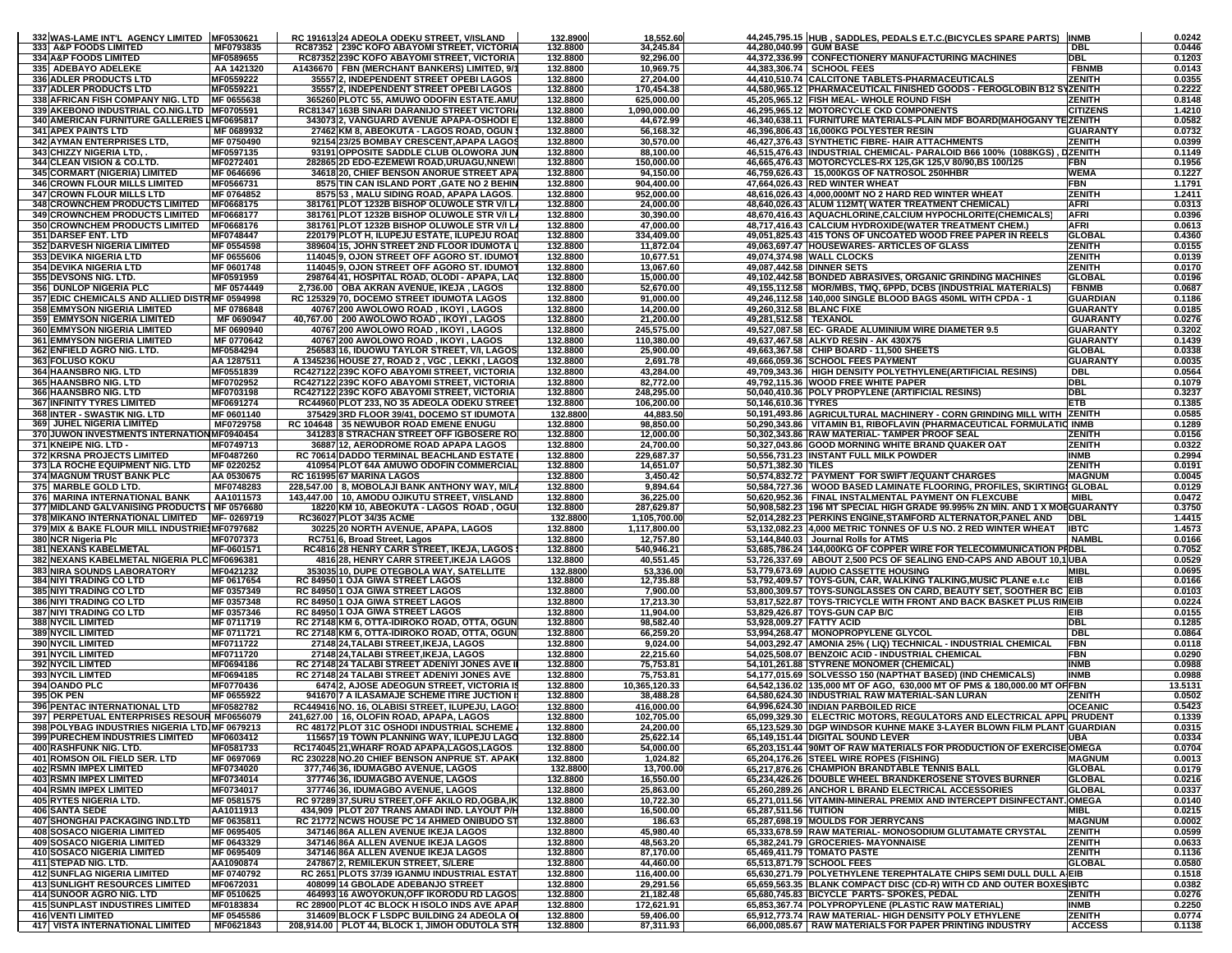| <b>418 VISTA INTERNATIONAL LTD</b>                                                         | MF0642084                | RC208914 PLOT 44, JIMOH ODUTOLA STREET, SURL                                               | 132.8800             | 204,825.36                   |                          | 66,204,911.03 WRITING PAPER BOND MAPLITHO                                                                                                          | DBL                              | 0.2670           |
|--------------------------------------------------------------------------------------------|--------------------------|--------------------------------------------------------------------------------------------|----------------------|------------------------------|--------------------------|----------------------------------------------------------------------------------------------------------------------------------------------------|----------------------------------|------------------|
| 419 VISTA INTERNATIONAL LTD                                                                | MF0702377                | RC208914 PLOT 44, JIMOH ODUTOLA STREET, SURL                                               | 132.8800             | 85,556.29                    |                          | 66,290,467.32 COATED PAPER BOARD-FOLDING BOX BOARD                                                                                                 | <b>DBL</b>                       | 0.1115           |
| <b>420 VISTA INTERNATIONAL LTD</b>                                                         | MF0703890<br>MF 0620223  | RC208914 PLOT 44. JIMOH ODUTOLA STREET, SURL<br>208914 PLOT 44, BLOCK I JIMOH ODUTOLA STRE | 132.8800<br>132.8800 | 34,070.58                    |                          | 66.324.537.90 COATED PAPER BOARD- GREY BACK                                                                                                        | <b>IDBL</b>                      | 0.0444<br>0.0794 |
| <b>421 VISTA INTERNATIONAL LTD</b><br><b>422 VISTA INTERNATIONAL LTD</b>                   | MF 0686739               | 208914 PLOT 44, BLOCK I JIMOH ODUTOLA STRE                                                 | 132.8800             | 60,871.14<br>118,883.97      |                          | 66,385,409.04 RAW MATERIALS FOR EXERCISE BOOKS & PRINTING INDUS GUARANTY<br>66,504,293.01 RAW MATERIALS FOR PAPER INDUSTRY: UNCOATED PAPE GUARANTY |                                  | 0.1550           |
| <b>423 VISTA INTERNATIONAL LTD</b>                                                         | MF 0620220               | 208914 PLOT 44, BLOCK I JIMOH ODUTOLA STRE                                                 | 132.8800             | 36,686.28                    |                          | 66,540,979.29 RAW MATERIALFOR EXERCISE BOOKS INDUSTRY: NEWS PIGUARANTY                                                                             |                                  | 0.0478           |
| <b>424 VISTA INTERNATIONAL LTD</b>                                                         | MF 0620222               | 208914 PLOT 44, BLOCK I JIMOH ODUTOLA STRE                                                 | 132.8800             | 170,196.35                   |                          | 66,711,175.64 RAW MATERIAL FOR PAPER & PRINTING INDUSTRY, WRITINGUARANTY                                                                           |                                  | 0.2219           |
| 425 WANDEL INTERNATIONAL NIG LTD MF-0473537                                                |                          | RC113254 77/79, ERIC MOORE, SURULERE, LAGOS \$                                             | 132.8800             | 78,000.00                    |                          | 66,789,175.64 CKD COMPONENTS OF MOTORCYCLES                                                                                                        | DBL                              | 0.1017           |
| <b>426 WATERCREST INVESTMENT LTD</b>                                                       | MF 0794082               | 409,380.00   5 ADEPELE STR., OFF MEDICAL ROAD, II                                          | 132.8800             | 17,350.00                    |                          | 66,806,525.64 COMPUTER PARTS AND ACCESSORIES- MONITOR, KEYBOA ZENITH                                                                               |                                  | 0.0226           |
| 427 XEON TECHNOLOGIES LTD.                                                                 | MF 0640240               | RC 446158 5, ADEPELE STR. OFF MEDICAL ROAD IKE                                             | 132.8800             | 19,321.20                    |                          | 66,825,846.84 COMPUTER ACCESSORIES - KEYBOARDS, MOUSE, SPEAKE GUARDIAN                                                                             |                                  | 0.0252           |
| <b>428 ALZICO LIMITED</b>                                                                  | MF0319699                | 5237 PLOT I8 IGANMU IND EST IGANMU LAGOS                                                   | 132.8700             | 32,689.60                    |                          | 66,858,536.44 ELECTRIC MOTORS FOR AGRIC. MILLING MACHINES                                                                                          | <b>AFRI</b><br><b>DBL</b>        | 0.0426           |
| <b>429 BATTERY MANUF CO</b><br>430 BHOJSONS & CO (NIG.) PLC,                               | MF-0758889<br>MF 0197027 | RC8153 3 ADENIYI JONES AVENUE, IKEJA, LAGOS<br>1053 29C KOFO ABAYOMI STREET VICTORIA IS    | 132.8700<br>132.8700 | 90,277.74<br>118,000.00      |                          | 66,948,814.18 54MT ZINC PLATES (CALOTS)<br>67,066,814.18 400 UNITS CKD COMPONENTS FOR MOTORCYCLES                                                  | <b>ZENITH</b>                    | 0.1177<br>0.1538 |
| 431 BHOJSONS & CO (NIGERIA) PLC.                                                           | MF 0494148               | RC 1053 29C KOFO ABAYOMI STREET, VICTORIA IS                                               | 132.8700             | 74,257.19                    |                          | 67,141,071.37 HDPE ROPES 3 STRAND "Z" TWIST ASSORTED                                                                                               | <b>IEIB</b>                      | 0.0968           |
| 432 BHOJSONS AND COMPANY NIGERIA MF0489601                                                 |                          | 1053 29C, KOFO ABAYOMI STREET, VICTORIA                                                    | 132.8700             | 74,525.16                    | 67,215,596.53 HDPE ROPES |                                                                                                                                                    | <b>UBA</b>                       | 0.0972           |
| 433 BHOJSONS AND COMPANY NIGERIA MF0489608                                                 |                          | 1053 29C, KOFO ABAYOMI STREET, VICTORIA                                                    | 132.8700             | 80,197.90                    |                          | 67,295,794.43 ARISTON F.S. HOUSHOLD APPLIANCES                                                                                                     | <b>UBA</b>                       | 0.1045           |
| <b>434 BONNY ALLIED INDUSTRIES LTD</b>                                                     | MF0503487                | RC311157 FEDERAL OCEAN TERMINAL, ONNE.                                                     | 132.8700             | 2,436,450.00                 |                          | 69,732,244.43 PAYMENT FOR 32,925 MT OF GREY ORDINARYT PORTLAND STB                                                                                 |                                  | 3.1762           |
| <b>435 BOUNTY PRESS LIMITED</b>                                                            | MF 0253039               | 78554 3 ODUTOLA RUNSEWE CLOSE, OPP. POL                                                    | 132.8700             | 59,800.00                    |                          | 69,792,044.43 EDUCATIONAL BOOKS                                                                                                                    | <b>GUARANTY</b>                  | 0.0780           |
| <b>436 CROYDON LIMITED</b>                                                                 | MF0184034                | 215917 72, BODE THOMAS STREET, SURULERE,                                                   | 132.8700             | 27,223.59                    |                          | 69,819,268.02 MORTISE LOCKS                                                                                                                        | <b>ACCESS</b>                    | 0.0355           |
| <b>437 FALCON CHEMICAL LIMITED</b><br><b>438 FALCON CHEMICAL LIMITED</b>                   | MF0824648<br>MF0824649   | 73385 2 AMUSA OLOYEDE STREET OFF TOKUNE<br>73385 2 AMUSA OLOYEDE STREET OFF TOKUNE         | 132.8700<br>132.8700 | 51,872.07<br>56,841.00       |                          | 69,871,140.09 INDUSTRIAL CHEMICAL- CARBOCEL EHV AND POLYANICON ZENITH<br>69,927,981.09 TYLOSE HS 100, 000YP2 5.000MT AND ANTIFOAM RD 8.000NZENITH  |                                  | 0.0676<br>0.0741 |
| <b>439 FERTILIZERS &amp; CHEMICALS LTD</b>                                                 | MF0654473                | 83472 14. ADEMOLA STREET S.W IKOYI LAGOS                                                   | 132.8700             | 86,165.00                    |                          | 70,014,146.09 2 USED CATERPILLAR                                                                                                                   | <b>FBN</b>                       | 0.1123           |
| 440 FERTILIZERS & CHEMICALS LTD                                                            | MF0654468                | 83472 14, ADEMOLA STREET S.W IKOYI LAGOS                                                   | 132.8700             | 89,435.00                    |                          | 70,103,581.09 CAVITY MOULD                                                                                                                         | <b>FBN</b>                       | 0.1166           |
| <b>441 GOODHAVENS LTD</b>                                                                  | MF0663402                | RC494869 NO 8/10 BROAD STREET LAGOS STATE                                                  | 132.8700             | 200,000.00                   |                          | 70,303,581.09 FAIRLY USED MOTORCYCLES                                                                                                              | <b>DBL</b>                       | 0.2607           |
| 442 KABOB RESOURCES LIMITED                                                                | BA050/2004201            | RC365776   6 SAPELE ROAD, APAPA, LAGOS                                                     | 132.8700             | 43,936.00                    |                          | 70,347,517.09   ESSENTIAL INDUSTRIAL PARTS: HIGH POWER METAL BLAI ECO                                                                              |                                  | 0.0573           |
| <b>443 KABOB RESOURCES LIMITED</b>                                                         | BA050/2004213            | RC365776 6 SAPELE ROAD, APAPA, LAGOS                                                       | 132.8700             | 109,647.30                   |                          | 70,457,164.39 ESSENTIAL INDUSTRIAL PARTS: HIGH POWER METAL BLADECO                                                                                 |                                  | 0.1429           |
| 444 KABOB RESOURCES LTD                                                                    | MF 0485964               | 365776 6, SAPELE ROAD, APAPA, LAGOS                                                        | 132.8700             | 46,635.57                    |                          | 70,503,799.96 HIGH POWER METAL BLADE & ROD                                                                                                         | <b>GUARANTY</b>                  | 0.0608           |
| 445 MICHELIN DEVELOPMENT CO LTD (MAA1411172<br><b>446 MIDWAY VENTURES</b>                  | MF0641370                | 275119 PLOT 2 IJORA CAUSE-WAY,IJORA,LAGOS<br>78434 31/32 ASA AFARIOGUN STREET, AJAO, ES    | 132.8700<br>132.8700 | 511,423.17<br>37,895.46      |                          | 71,015,223.13 PAYMENT FOR MICHELIN DEVELOPMENT COMPANY 2003 TEZENITH<br>71,053,118.59 ARTIFICIAL RESIN.                                            | <b>ALLSTATES</b>                 | 0.6667<br>0.0494 |
| 447 NEW COMEX TRADING CO.NIG.LTD. MF0178471                                                |                          | 32373 9 OLOSA STREET, VICTORIA ISLAND, LAG                                                 | 132.8700             | 6,180.00                     |                          | 71,059,298.59   DELICE COMPLETE SEASONING & " DELICE " CHICKEN SEAFBN                                                                              |                                  | 0.0081           |
| 448 NEW COMEX TRADING CO.NIG.LTD. MF0178472                                                |                          | 32373 9 OLOSA STREET, VICTORIA ISLAND, LAG                                                 | 132.8700             | 132,039.41                   |                          | 71,191,338.00 ARISTON WATER HEATERS                                                                                                                | <b>FBN</b>                       | 0.1721           |
| 449 NEW COMEX TRADING CO.NIG.LTD. MF0178473                                                |                          | 32373 9 OLOSA STREET, VICTORIA ISLAND, LAC                                                 | 132.8700             | 93,028.25                    |                          | 71,284,366.25   TOP BRAND UNSWEETENED EVAPORATED MILK                                                                                              | <b>FBN</b>                       | 0.1213           |
| 450 NIGERIAN BAG MANUFACTURING COMF 0696521                                                |                          | 3584 45/46, ERIC MOORE ROAD IGANMU SURUI                                                   | 132.8700             | 59,460.00                    |                          | 71,343,826.25 AGRICULTURAL MACHINERY- FORKLIFT TRUCK                                                                                               | <b>ZENITH</b>                    | 0.0775           |
| 451 NIGERIAN BAG MANUFACTURING COMF 0696522                                                |                          | 3584 45/46, ERIC MOORE ROAD IGANMU SURU                                                    | 132.8700             | 84,613.42                    |                          | 71,428,439.67 INDUSTRIAL SPARE PARTS- CHAMBER ASSEMBLY                                                                                             | <b>ZENITH</b>                    | 0.1103           |
| 452 NIGERIAN BOTTLING COMPANY PLC MF0603231<br>453 NIGERIAN BOTTLING COMPANY PLC MF0603232 |                          | 902 NBC HOUSE, EBUTE METTA, OYINGBO, LA                                                    | 132.8700             | 12,266.02                    | 71,440,705.69 GUIDE WING |                                                                                                                                                    | <b>UBA</b><br><b>UBA</b>         | 0.0160<br>0.0034 |
| 454 NIGERIAN BOTTLING COMPANY PLC MF0603236                                                |                          | 902 NBC HOUSE, EBUTE METTA, OYINGBO, LA<br>902 NBC HOUSE, EBUTE METTA, LAGOS               | 132.8700<br>132.8700 | 2,572.24<br>1,297.31         |                          | 71,443,277.93 ROLLER BEARING<br>71,444,575.24 PLASTIC INSERT MACHINERY SPARES FOR BOTTLING COM FBN                                                 |                                  | 0.0017           |
| <b>455 NIGERIAN BREWERIES PLC</b>                                                          | MF 0690003               | 613 1 ABEBE VILLAGE ROAD, IGANMU, LAGO                                                     | 132.8700             | 52,259.94                    |                          | 71,496,835.18 PINEAPPLE ODORIF MIXTURES10303-33                                                                                                    | <b>GUARANTY</b>                  | 0.0681           |
| <b>456 NIGERIAN BREWERIES PLC</b>                                                          | MF 0467446               | 613 1 ABEBE VILLAGE ROAD, IGANMU, LAGO                                                     | 132.8700             | 119,670.88                   |                          | 71,616,506.06 FINALISATION WATER TREATMENT PLANT IBADAN                                                                                            | <b>GUARANTY</b>                  | 0.1560           |
| <b>457 NIGERITE LTD</b>                                                                    | MF0169680                | 1894 41, OBA AKPAN AVENUE, IKEJA.LAGOS                                                     | 132.8700             | 77,441.00                    |                          | 71,693,947.06 63.25MT PVC SOLVIN 250SB FOR INDUSTRIAL USE.                                                                                         | <b>ALLSTATES</b>                 | 0.1010           |
| <b>458 NUPLAS INDUSTRIES LIMITED</b>                                                       | MF 0563657               | 85,800.00   6 KOLAWOLE SHONIBARE ST, APAKUN                                                | 132.8700             | 47,926.15                    |                          | 71.741.873.21 HEAVY DUTY SPLITTING MACHINE WITH SPARES                                                                                             | <b>FBNMB</b>                     | 0.0625           |
| <b>459 NUPLAS INDUSTRIES LIMITED</b>                                                       | MF 0662123               | 85,800.00   6 KOLAWOLE SHONIBARE ST, APAKUN                                                | 132.8700             | 36,437.78                    |                          | 71.778.310.99 20 METRIC TONNES OF PVC RIGID BLISTER FOIL                                                                                           | <b>FBNMB</b>                     | 0.0475           |
| 460 OLABOSCO AGRO FARM PRODUCT AA 1049104                                                  |                          | 54129 14/16 ARO STREET BADAGRY LAGOS                                                       | 132.8700             | 16,852.00                    |                          | 71,795,162.99 PAYMENT FOR SCHOOL FEES                                                                                                              | <b>WEMA</b>                      | 0.0220           |
| 461 RICO MANUFACTURING CO. LTD<br><b>462 RITO INDUSTRIES LTD</b>                           | MF0657059<br>MF0657058   | RC345192 NO. 11, IHIALA STREET OKPUNO<br>RC401979 NO. 8 UMEOZULUMBA STREET, NKWO, NI       | 132.8700<br>132.8700 | 350,000.00<br>120,000.00     |                          | 72,145,162.99 FAIRLY USED MOTORCYCLE<br>72,265,162.99 FAIRLY USED MOTORCYCLE                                                                       | <b>OCEANIC</b><br><b>OCEANIC</b> | 0.4563<br>0.1564 |
| <b>463 ROYAL CERAMICS LIMITED</b>                                                          | MF-0654470               | RC202592 14, ADEMOLA STREET SW, IKOYI LAGOS                                                | 132.8700             | 26,358.18                    |                          | 72,291,521.17 VARIOUS SPARE PART: ENTRY PUNCH MOULD, UPPER MAG DBL                                                                                 |                                  | 0.0344           |
| <b>464 ROYAL CERAMICS LIMITED</b>                                                          | MF-0654491               | RC202592 14, ADEMOLA STREET SW, IKOYI LAGOS                                                | 132.8700             | 25,380.00                    |                          | 72,316,901.17 7,344 SAGGARS D-304/32 - 120MM                                                                                                       | <b>DBL</b>                       | 0.0331           |
| <b>465 ROYAL CERAMICS LIMITED</b>                                                          | MF0654484                | 202592 14, ADEMOLA STREET S.W IKOYI LAGOS                                                  | 132.8700             | 14,560.00                    |                          | 72,331,461.17 LUBRICATING OIL PUMP                                                                                                                 | <b>FBN</b>                       | 0.0190           |
| <b>466 ROYAL CERAMICS LIMITED</b>                                                          | MF0654482                | 202592 14, ADEMOLA STREET S.W IKOYI LAGOS                                                  | 132.8700             | 17,365.00                    |                          | 72,348,826.17 90 FLEETING TYRES                                                                                                                    | <b>FBN</b>                       | 0.0226           |
| <b>467 ROYAL CERAMICS LIMITED</b>                                                          | MF0654469                | 202592 14, ADEMOLA STREET S.W IKOYI LAGOS                                                  | 132.8700             | 13,860.00                    |                          | 72,362,686.17 CARBOL - SPARE PARTS FOR CERAMIC MACHINERY                                                                                           | <b>FBN</b>                       | 0.0181           |
| <b>468 ROYAL CERAMICS LIMITED</b><br><b>469 ROYAL CERAMICS LIMITED</b>                     | MF0654462<br>MF0654461   | 202592 14, ADEMOLA STREET S.W IKOYI LAGOS<br>202592 14, ADEMOLA STREET S.W IKOYI LAGOS     | 132.8700<br>132.8700 | 21,615.00<br>69,400.00       |                          | 72,384,301.17 AIR END BARE - SPARE PARTS<br>72,453,701.17 ZIRCOBIT - SPARE PARTS                                                                   | <b>FBN</b><br><b>FBN</b>         | 0.0282<br>0.0905 |
| <b>470 ROYAL CERAMICS LIMITED</b>                                                          | MF0654459                | 202592 14, ADEMOLA STREET S.W IKOYI LAGOS                                                  | 132.8700             | 118,454.64                   |                          | 72,572,155.81 PLASTER OF PARIS MOLDA                                                                                                               | <b>FBN</b>                       | 0.1544           |
| <b>471 ROYAL CERAMICS LIMITED</b>                                                          | MF0654455                | 202592 14, ADEMOLA STREET S.W IKOYI LAGOS                                                  | 132.8700             | 17,120.00                    |                          | 72,589,275.81 GRINDING MACHINE                                                                                                                     | <b>FBN</b>                       | 0.0223           |
| <b>472 ROYAL CERAMICS LIMITED</b>                                                          | MF0269464                | 202592 14, ADEMOLA STREET S.W IKOYI LAGOS                                                  | 132.8700             | 8,440.69                     |                          | 72,597,716.50 GLASS FIBRE TUBE                                                                                                                     | <b>FBN</b>                       | 0.0110           |
| <b>473 ROYAL CERAMICS LIMITED</b>                                                          | MF0269482                | 202592 14, ADEMOLA STREET S.W IKOYI LAGOS                                                  | 132.8700             | 440,220.00                   |                          | 73,037,936.50 USED ROLLER HEALTH KILN                                                                                                              | <b>FBN</b>                       | 0.5739           |
| <b>474 ROYAL SALT LIMITED</b>                                                              | MF-0654492               | RC242552 NORTHERN WAREHOUSE, KIRIKIRI TERMI                                                | 132.8700             | 289,239.86                   |                          | 73,327,176.36 6,000 MTS TONS OF CRUDE SALT                                                                                                         | <b>DBL</b>                       | 0.3771           |
| <b>475 ROYAL SALT LIMITED</b>                                                              | MF0654499                | 242552 14, ADEMOLA STREET S.W IKOYI LAGOS                                                  | 132.8700             | 7,000.00                     |                          | 73,334,176.36 ELEMENT AIR CLEANER                                                                                                                  | <b>FBN</b>                       | 0.0091           |
| 476 ROYAL SALT LIMITED<br><b>477 ROYAL SALT LIMITED</b>                                    | MF0654481<br>MF0654478   | 242552 14, ADEMOLA STREET S.W IKOYI LAGOS                                                  | 132.8700<br>132.8700 | 8,170.00<br>14,820.00        | 73,342,346.36 WIRE MESH  |                                                                                                                                                    | <b>FBN</b><br><b>FBN</b>         | 0.0107<br>0.0193 |
| <b>478 SHITTU FATAI ADEDOKUN</b>                                                           | AA 1020768               | 242552 14, ADEMOLA STREET S.W IKOYI LAGOS<br>C559398 1, TOSIN IGUN STREET ORI OKE EJIGBO L | 132.8700             | 4,553.23                     |                          | 73,357,166.36 9 SETS OF BAR HAMMERS<br>73,361,719.59 PAYMENT FOR SCHOOL FEES                                                                       | <b>WEMA</b>                      | 0.0059           |
| 479 SUBAYA METALWARE (NIGERIA) LIM BA050/2004201                                           |                          | RC29697 6 SAPELE ROAD, APAPA, LAGOS                                                        | 132.8700             | 94,087.35                    |                          | 73,455,806.94 ESSENTIAL INDUSTRIAL PARTS: MOTOR AND REGULATOR ECO                                                                                  |                                  | 0.1227           |
| 480 SUBAYA METALWARE (NIGERIA) LIM BA050/2004213                                           |                          | RC29697 6 SAPELE ROAD, APAPA, LAGOS                                                        | 132.8700             | 249,320.55                   |                          | 73,705,127.49 ESSENTIAL INDUSTRIAL PARTS: MOTOR AND REGULATOR ECO                                                                                  |                                  | 0.3250           |
| <b>481 SUBAYA METALWARE LTD</b>                                                            | MF 0488159               | 29697 6, SAPELE ROAD, APAPA, LAGOS                                                         | 132.8700             | 11,473.20                    |                          | 73.716.600.69 RONING PRESSES                                                                                                                       | GUARANTY                         | 0.0150           |
| <b>482 SUBAYA METALWARE LTD</b>                                                            | MF 0167040               | 29697 6, SAPELE ROAD, APAPA, LAGOS                                                         | 132.8700             | 29,828.60                    |                          | 73,746,429.29 ESSENTIAL INDUSTRIAL PART, HIGH POWER MOTOR & RECGUARANTY                                                                            |                                  | 0.0389           |
| <b>483 SUNPLAST INDUSTRIES LIMITED</b><br><b>484 TOWER ALUMINIUM NIGERIA PLC.</b>          | MF0519195<br>MF0554292   | 28900 PLOT NO. 4C, BLOCK H, ISOLO INDUSTRIA<br>2002 9, OBA AKRAN AVENUE, IKEJA, LAGOS.     | 132.8700<br>132.8700 | 148,240.00<br>872.50         |                          | 73,894,669.29 POLYPROPYLENE<br>73,895,541.79 INDUSTRIAL MATERIAL- FILTER ASSY,GASKET                                                               | <b>ACCESS</b><br><b>ZENITH</b>   | 0.1932<br>0.0011 |
| 485 TOWER ALUMINIUM NIGERIA PLC.                                                           | MF0554300                | 2002 9, OBA AKRAN AVENUE, IKEJA, LAGOS.                                                    | 132.8700             | 1,330.00                     |                          | 73,896,871.79 RAW MATERIAL- 5HP MOTOR SQUIRREL                                                                                                     | <b>ZENITH</b>                    | 0.0017           |
| <b>486 TOWER ALUMINIUM NIGERIA PLC.</b>                                                    | MF0554288                | 2002 9, OBA AKRAN AVENUE, IKEJA, LAGOS.                                                    | 132.8700             | 2,779.60                     |                          | 73,899,651.39 TOOLS- BOLT, NUT, WASHER                                                                                                             | <b>ZENITH</b>                    | 0.0036           |
| <b>487 TOWER ALUMINIUM NIGERIA PLC.</b>                                                    | MF0824816                | 2002 9, OBA AKRAN AVENUE, IKEJA, LAGOS.                                                    | 132.8700             | 7,650.00                     |                          | 73,907,301.39 SPARES- CRANKSHAFT AND PRESS SHAFT                                                                                                   | <b>ZENITH</b>                    | 0.0100           |
| <b>488 TOWER ALUMINIUM NIGERIA PLC.</b>                                                    | MF0554299                | 2002 9, OBA AKRAN AVENUE, IKEJA, LAGOS.                                                    | 132.8700             | 13,645.92                    |                          | 73.920.947.31 POWDER PAINT CONSUMABLE-RAW MATERIAL FOR PAINT ZENITH                                                                                |                                  | 0.0178           |
| <b>489 TOWER ALUMINIUM NIGERIA PLC.</b>                                                    | MF0554293                | 2002 9.OBA AKRAN AVENUE, IKEJA, LAGOS.                                                     | 132.8700             | 21,699.16                    |                          | 73,942,646.47 RAW MATERIAL- DIES                                                                                                                   | <b>ZENITH</b>                    | 0.0283           |
| <b>490 TOYOTA NIGERIA LIMITED</b>                                                          | MF 0824421<br>MF 0690211 | 281837 PLOT 2 BLOCK G ISOLO LAGOS                                                          | 132.8700<br>132.8700 | 463,692.00<br>282,495.00     |                          | 74,406,338.47 45UNITS OF COROLLA TOYOTA MOTOR VEHICLE<br>74,688,833.47 22UNITS OF HILUX TOYOTA MOTOR VEHICLE MODEL LN 14 WEMA                      | <b>WEMA</b>                      | 0.6045<br>0.3683 |
| <b>491 TOYOTA NIGERIA LIMITED</b><br><b>492 TOYOTA NIGERIA LIMITED</b>                     | MF 0824424               | 281,837.00 PLOT 2 BLOCK G ISOLO LAGOS<br>281,837.00 PLOT 2 BLOCK G ISOLO LAGOS             | 132.8700             | 118,722.00                   |                          | 74,807,555.47   7UNITS OF TOYOTA MOTOR VEHICLE MODEL RZN169L-PRI WEMA                                                                              |                                  | 0.1548           |
| <b>493 TOYOTA NIGERIA LIMITED</b>                                                          | MF 0638627               | 281837 PLOT 2 BLOCK G ISOLO LAGOS                                                          | 132.8700             | 985,385.00                   |                          | 75,792,940.47 32UNITS OF PRADO TOYOTA MOTOR VEHICLE                                                                                                | <b>WEMA</b>                      | 1.2846           |
| <b>494 TOYOTA NIGERIA LIMITED</b>                                                          | MF 0940410               | 281837 PLOT 2 BLOCK G ISOLO LAGOS                                                          | 132.8700             | 558,525.00                   |                          | 76,351,465.47 28UNITS OF TOYOTA HIACE MOTOR VEHICLES                                                                                               | <b>WEMA</b>                      | 0.7281           |
| <b>495 TOYOTA NIGERIA LIMITED</b>                                                          | MF 0824414               | 281837 PLOT 2 BLOCK G ISOLO LAGOS                                                          | 132.8700             | 118,598.00                   |                          | 76,470,063.47   6UNITS OF RAV 4 TOYOTA MOTOR VEHICLE                                                                                               | <b>WEMA</b>                      | 0.1546           |
| <b>496 TOYOTA NIGERIA LIMITED</b>                                                          | MF 0824411               | 281837 PLOT 2 BLOCK G ISOLO LAGOS                                                          | 132.8700             | 104,599.00                   |                          | 76,574,662.47 11UNITS OF CONDOR P/V TOYOTA VEHICLE                                                                                                 | <b>WEMA</b>                      | 0.1364           |
| 497 TOYOTA NIGERIA LIMITED.<br>498 TOYOTA NIGERIA LIMITED.                                 | MF 0690495<br>MF 0690216 | 281,837.00 PLOT 2 BLOCK G ISOLO-APAPA EXPRES                                               | 132.8700             | 1,035,081.29<br>1,320,964.04 |                          | 77,609,743.76   60 UNITS OF AVENSIS TOYOTA MOTOR VEHICLE<br>78,930,707.80 35 UNITS OF TOYOTA COASTER MOTOR VEHICLE                                 | <b>ZENITH</b>                    | 1.3493           |
| 499 TOYOTA NIGERIA LIMITED.                                                                | MF 0690217               | 281837 PLOT 2 BLOCK G ISOLO-APAPA EXPRESS<br>281837 PLOT 2 BLOCK G ISOLO-APAPA EXPRESS     | 132.8700<br>132.8700 | 1,821,863.05                 |                          | 80,752,570.85 127 UNITS OF HILUX TOYOTA MOTOR VEHICLE                                                                                              | <b>ZENITH</b><br><b>ZENITH</b>   | 1.7220<br>2.3750 |
| 500 TOYOTA NIGERIA LTD.                                                                    | MF0698841                | 281837 PLOT 2.BLOCK G.ISOLO EXPRESS ROAD.                                                  | 132.8700             | 87,368.67                    |                          | 80,839,939.52 5 UNITS OF HI LUX TOYOTA MOTOR VEHICLE                                                                                               | <b>FBN</b>                       | 0.1139           |
| 501 TOYOTA NIGERIA LTD.                                                                    | MF0737451                | 281837 PLOT 2, BLOCK G, ISOLO EXPRESS ROAD,                                                | 132.8700             | 61,288.67                    |                          | 80,901,228.19 219 UNITS OF COROLLA TOYOTA MOTOR VEHICLES                                                                                           | <b>FBN</b>                       | 0.0799           |
| 502 TRUST BANK OF AFRICA                                                                   | AA1111686                | RC 151081 1703A ADETOKUNBO ADEMOLA STREET,                                                 | 132.8700             | 66,000.00                    |                          | 80,967,228.19   PAYMENT ON GLOBUS SOFTWARE LICENSE USER UPGRAI TRUST                                                                               |                                  | 0.0860           |
| 503 UNIVERSAL STEELS LTD.                                                                  | MF0522649                | 7146 UNIVERSAL STEELS CRESCENT, OFF SUR                                                    | 132.8700             | 41,816.00                    |                          | 81,009,044.19 400 SETS TUNDISH BOARD                                                                                                               | <b>FBN</b>                       | 0.0545           |